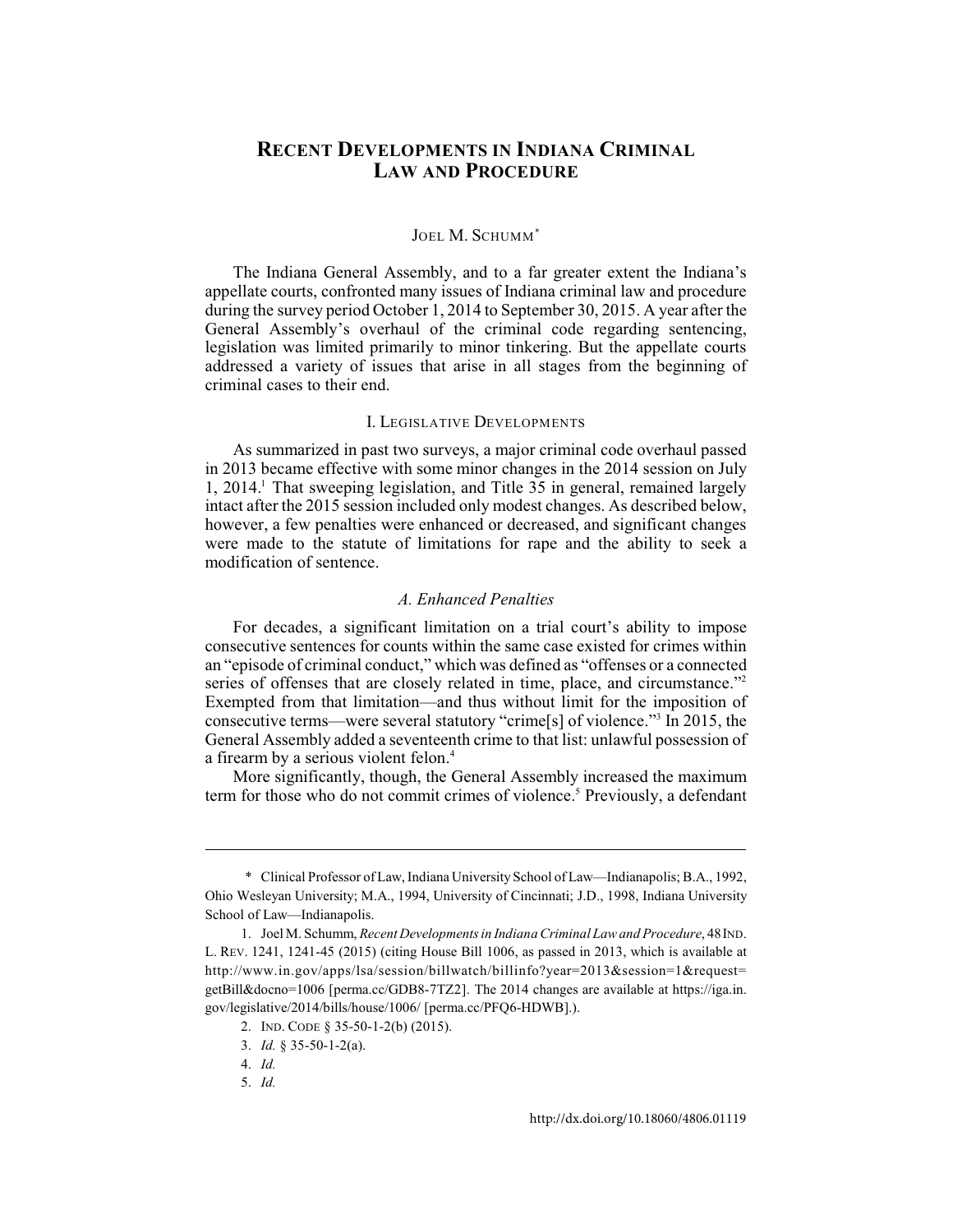committed multiple felony offenses<sup>6</sup> as part of an episode of criminal conduct could face no more than "the advisory sentence for a felony which is one (1) class of felony higher than the most serious of the felonies for which the person has been convicted."<sup>7</sup> Thus, a defendant who committed multiple offenses, the most serious of which was a Level 4 felony, could face no more than nine years, the advisory term for a Level 3 felony.<sup>8</sup> Under the revised statute, trial courts may now impose sentences longer than those advisory sentences.<sup>9</sup> Specifically, the maximum sentence for episodes of criminal conduct are now:

- Level 1 offense: 42 years
- Level 2 offense: 32 years
- Level 3 offense: 20 years
- Level 4 offense: 15 years
- Level 5 offense: 7 years
- Level 6 offense: 4 years. $10$

Few other enhancements to penalties were enacted in 2015. One notable exception is the penalty for child molesting, which can range from a Level 1 to Level 4 offense depending on the severity of the conduct and age of the victim,  $11$ added a new section under which defendants may be charged as Level 1 felons if their crime "results in the transmission of a dangerous sexually transmitted disease and the person knew that the person was infected with the disease."<sup>12</sup>

### *B. New Death Penalty Aggravators*

Although death penalty requests are rarely filed, prosecutors who wish to pursue a capital charge against a defendant have a few new options. The General Assembly added the following aggravating circumstances to the death penalty/life without parole statute in 2015:

(11) The defendant . . .

(B) decapitated or attempted to decapitate the victim; while the victim was alive . .

- (17) The defendant knowingly or intentionally:
	- (A) committed the murder:

(I) in a building primarily used for an educational purpose;

- (ii) on school property; and
- (iii) when students are present; or

- 7. IND. CODE § 35-50-1-2(c)(2).
- 8. *Id.*; *see also* IND. CODE § 35-50-2-3 to -6.
- 9. IND. CODE § 35-50-1-2.
- 10. *Id.* § 35-50-1-2(d).
- 11. *Id.* § 35-42-4-3(a), (b).
- 12. *Id.* § 35-42-4-3(a)(5).

<sup>6.</sup> The sentencing restriction applies only to multiple felony offenses. IND.CODE § 35-50-1- 2(c) (2014). Thus, when a defendant is convicted of one felony and one misdemeanor (or multiple misdemeanors), the statute does not apply. Lewis v. State, 31 N.E.3d 539, 541 (Ind. Ct. App. 2015).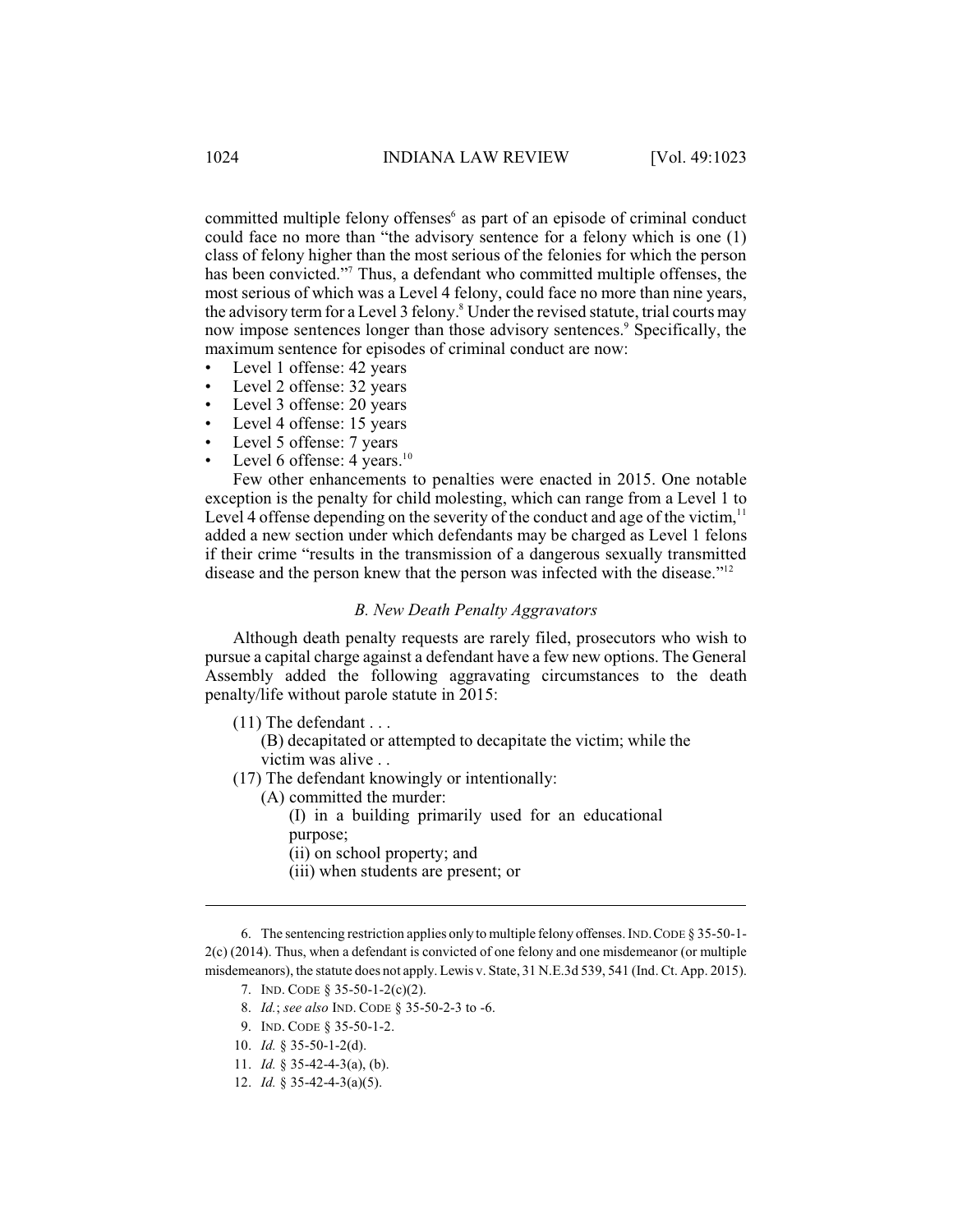# 2016] CRIMINAL LAW 1025

(B) committed the murder:

(I) in a building or other structure owned or rented by a state educational institution or any other public or private postsecondary educational institution and primarily used for an educational purpose; and (ii) at a time when classes are in session.

(18) The murder is committed:

(A) in a building that is primarily used for religious worship; and

(B) at a time when persons are present for religious worship or education. 13

# *C. Paraphernalia Narrowed, Penalties Lightened*

The offense of possession of paraphernalia was amended to state expressly that the "section does not apply to a rolling paper."<sup>14</sup> The penalties were also lightened. The first time offense is now a Class C misdemeanor—instead of a Class A misdemeanor.<sup>15</sup> A subsequent offense is a Class A misdemeanor instead of a Level 6 felony.<sup>16</sup>

### *D. Statute of Limitations for Rape*

The general statute of limitations of five years for most felony offenses $17$  was extended for rape as a Level 3 felony. The State may now file charges within five years of

the earlier of the date on which:

(1) the state first discovers evidence sufficient to charge the offender with the offense through DNA (deoxyribonucleic acid) analysis;

(2) the state first becomes aware of the existence of a recording (as defined in IC 35-31.5-2-273) that provides evidence sufficient to charge the offender with the offense; or  $(3)$  a person confesses to the offense.<sup>18</sup>

The bill was called "Jenny's Law" after a woman who was raped as a college student and lobbied for the change.<sup>19</sup> The man who raped her confessed nine

- 16. *Id.*
- 17. *Id.* § 35-41-4-2(a)(1).
- 18. *Id.* § 35-41-4-2(n).

19. *Our Opinion: Law a Testament to Perseverance*, S. BEND TRIB., May 5, 2015, at A5,

*available at* http://www.southbendtribune.com/news/opinion/our\_opinion/our-opinion-law-a-

<sup>13.</sup> *Id.* § 35-50-2-9.

<sup>14.</sup> *Id.* § 35-48-4-8.3(a).

<sup>15.</sup> *Id.* § 35-48-4-8.3(b).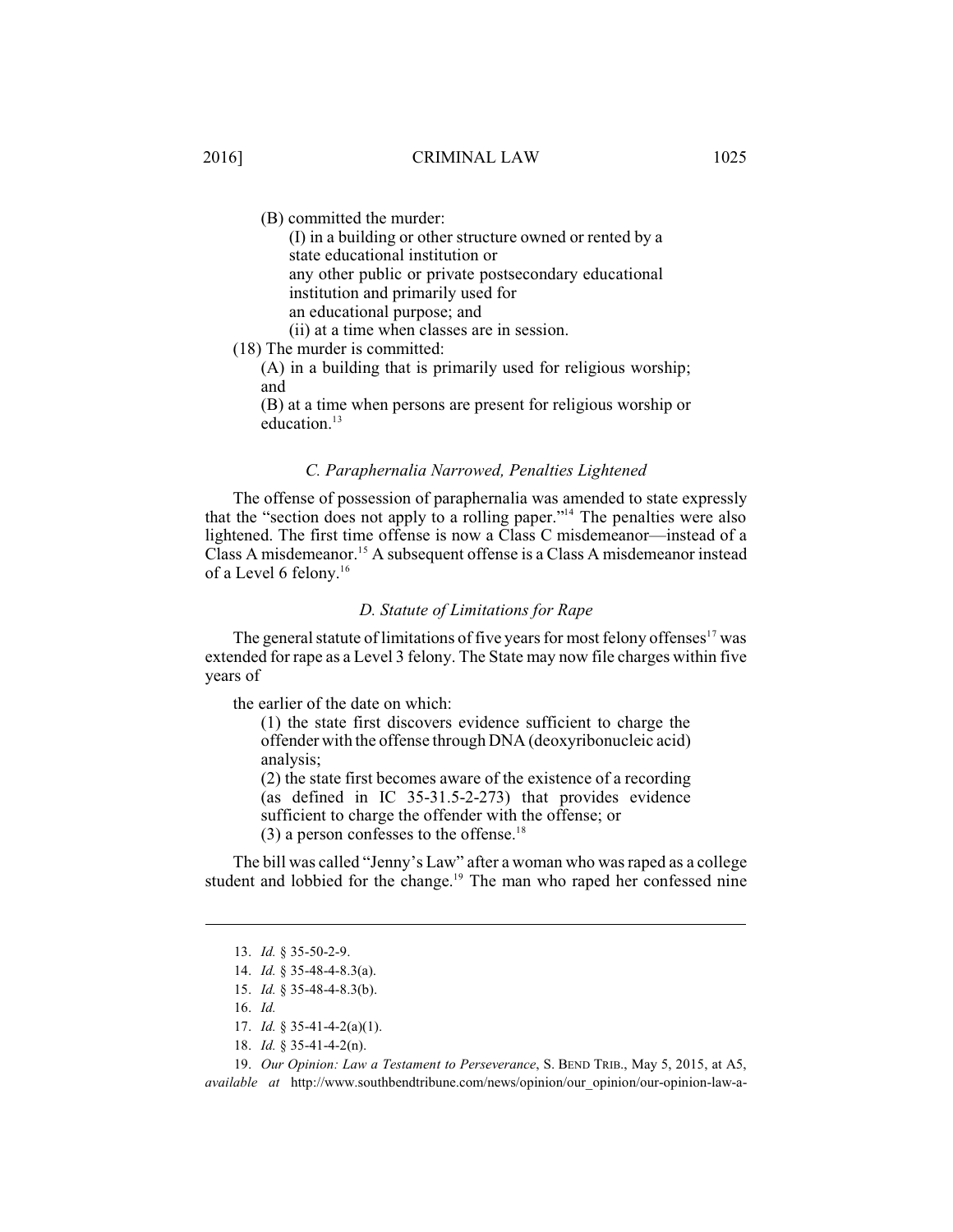years after the rape and could not be prosecuted under the existing five-year statute of limitations.<sup>20</sup>

## *E. Sentence Modifications*

The sweeping changes to the modification statute described in last year's survey—removing the restriction on prosecutorial consent when seeking a modification more than a year after sentence was imposed<sup>21</sup>—were modified again in 2015. The amendment made clear that (most of) those who committed their offenses or were sentenced before July 1, 2014, could seek a modification as under the 2014 legislation—no more than one time each year and two times total. 22

But the legislation excluded "violent criminals" who committed at least one of fourteen listed offenses, including homicide, robbery as a Level 2-3 offense, and burglary as a Level 1-4 offense.<sup>23</sup> The "violent criminals" may file one modification request within 365 days without the request of the prosecutor but must obtain consent of the prosecutor for any request filed more than 365 days after sentencing.<sup>24</sup> The narrowing for "violent criminals" was softened, however, for those who committed offenses "after June 30, 2014, and before May 15, 2015, [who] may file one (1) petition for sentence modification without the consent of the prosecuting attorney, even if the person has previously filed a petition for sentence modification."<sup>25</sup>

### II. DECISIONAL LAW DEVELOPMENTS

As summarized below, the Indiana Supreme Court and Indiana Court of Appeals addressed cases involving several stages and aspects of criminal cases from bail, discovery, guilty plea or trial, to sentencing and post-conviction matters. $26$  The focus in this section is Indiana Supreme Court opinions, although several significant Indiana Court of Appeals' opinions are also discussed.

# *A. Self-Defense and Setting Bail for Murder*

Two years ago, in  $Fry$  *v. State*,  $27$  the supreme court reversed 150 years of

testament-to-perseverance/article\_d9d47e85-c0cb-5da9-8802-f9e4487a47d6.html [perma.cc/44JJ-8MH4].

<sup>20.</sup> *Id.*

<sup>21.</sup> Schumm, *supra* note 1, at 1245.

<sup>22.</sup> *Compare* IND. CODE § 35-38-1-17(j), *with id.* § 35-38-1-17(h).

<sup>23.</sup> *Id.* § 35-38-1-17(d), (j).

<sup>24.</sup> *Id.* § 35-38-1-17(k).

<sup>25.</sup> *Id.* § 35-38-1-17(m).

<sup>26.</sup> For other developments important to criminal law practitioners, the appellate, evidence, and Indiana constitutional law articles included in this issue of the *Indiana Law Review* are also recommended.

<sup>27.</sup> 990 N.E.2d 429 (Ind. 2013).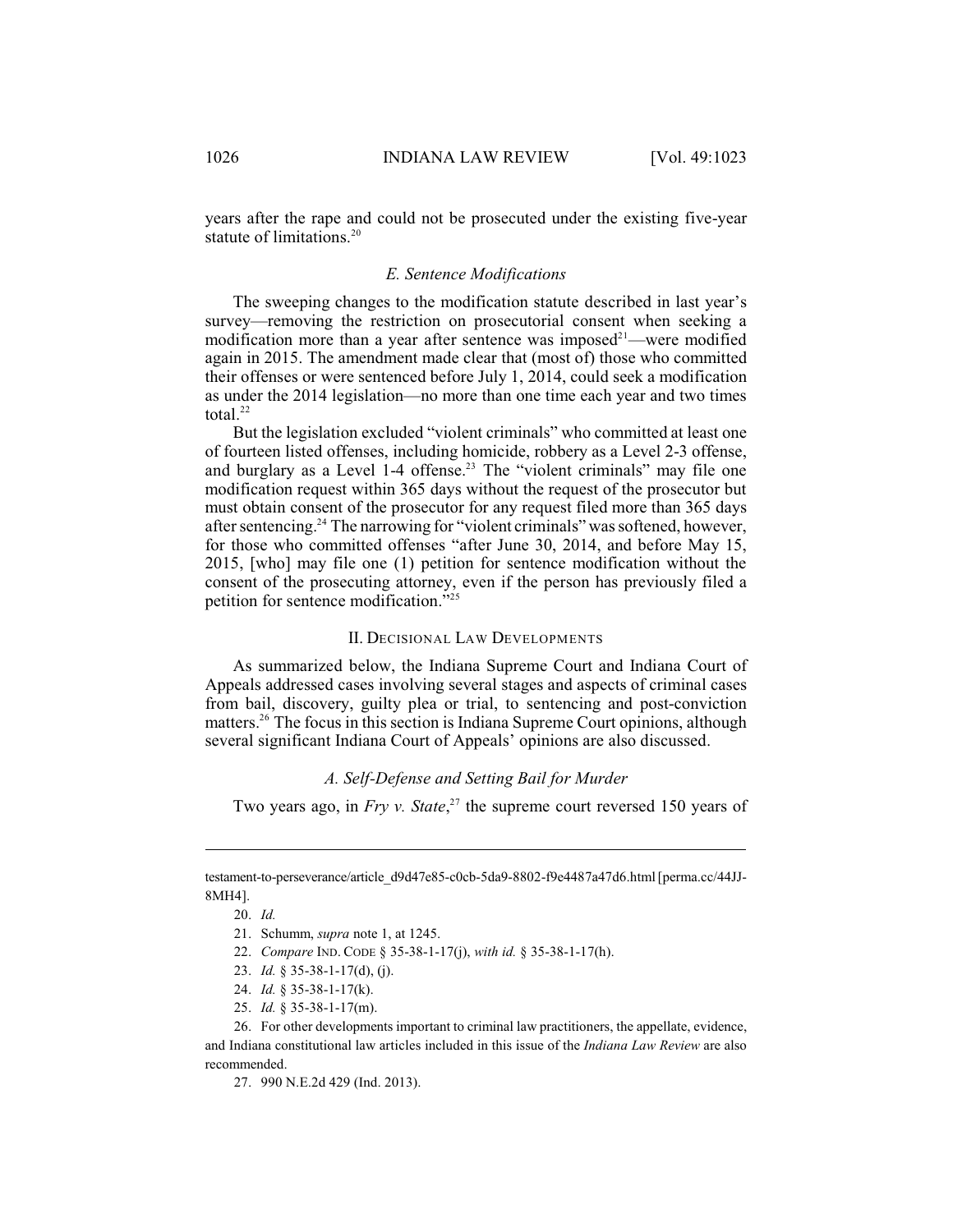precedent in requiring in murder cases that "the burden lies with the State to show that 'proof is evident, or the presumption strong,' if it seeks to deny bail to that defendant."<sup>28</sup>

In *Satterfield v. State*,<sup>29</sup> the defendant admitted that he shot the victim but asserted self-defense because the decedent had "forcefully attempted to enter [his] car while holding a shiny object."<sup>30</sup> In denying his request for bail, the trial court refused to consider any facts related to self-defense.<sup>31</sup> The court of appeals reversed and remanded for a new bail hearing, emphasizing "a defendant's right to present exculpatory evidence as to his or her culpability during a bail proceeding and the trial court's duty to take this evidence into account when considering a request for bail."<sup>32</sup>

#### *B. Tolling Statute of Limitations for Concealment*

Class B felony charges must be filed within five years, but the statute exempts any time from criminal statutes of limitation during which an accused "conceals evidence of the offense, and evidence sufficient to charge the person with that offense is unknown to the prosecuting authority and could not have been discovered by that authority by exercise of due diligence."<sup>33</sup>

In *Study v. State*,<sup>34</sup> the trial court denied a motion to dismiss a robbery charge filed more than five years after the crime. The State's amended charging information alleged the defendant had concealed evidence of

1) his identity by wearing a mask during the offense; 2) the vehicle that he used to drive away after the robbery; 3) the trash can used during the robbery that he took from the bank; 4) clothing he wore during the robbery; 5) personal property taken from a victim; 6) the weapon used during the commission of the offense; and 7) evidence relating to other robberies which displayed a common modus operandi . . . .<sup>35</sup>

After reviewing several Indiana cases, the supreme court explained that cases "applying the concealment-tolling provision to only positive acts that conceal that an offense has been committed are correct."<sup>36</sup> Emphasizing that courts have given a narrow construction to provisions that toll the statute of limitations, the court concluded that none of the defendant's actions prevented "law enforcement from discovering that a bank had been robbed. The State's ability to investigate

<sup>28.</sup> *Id.* at 443-44.

<sup>29.</sup> 30 N.E.3d 1271, 1279 (Ind. Ct. App. 2015).

<sup>30.</sup> *Id.*

<sup>31.</sup> *Id.*

<sup>32.</sup> *Id.*

<sup>33.</sup> IND. CODE § 35-41-4-2(h)(2) (2015).

<sup>34.</sup> 24 N.E.3d 947 (Ind. 2015).

<sup>35.</sup> *Id.* at 951.

<sup>36.</sup> *Id.* at 953.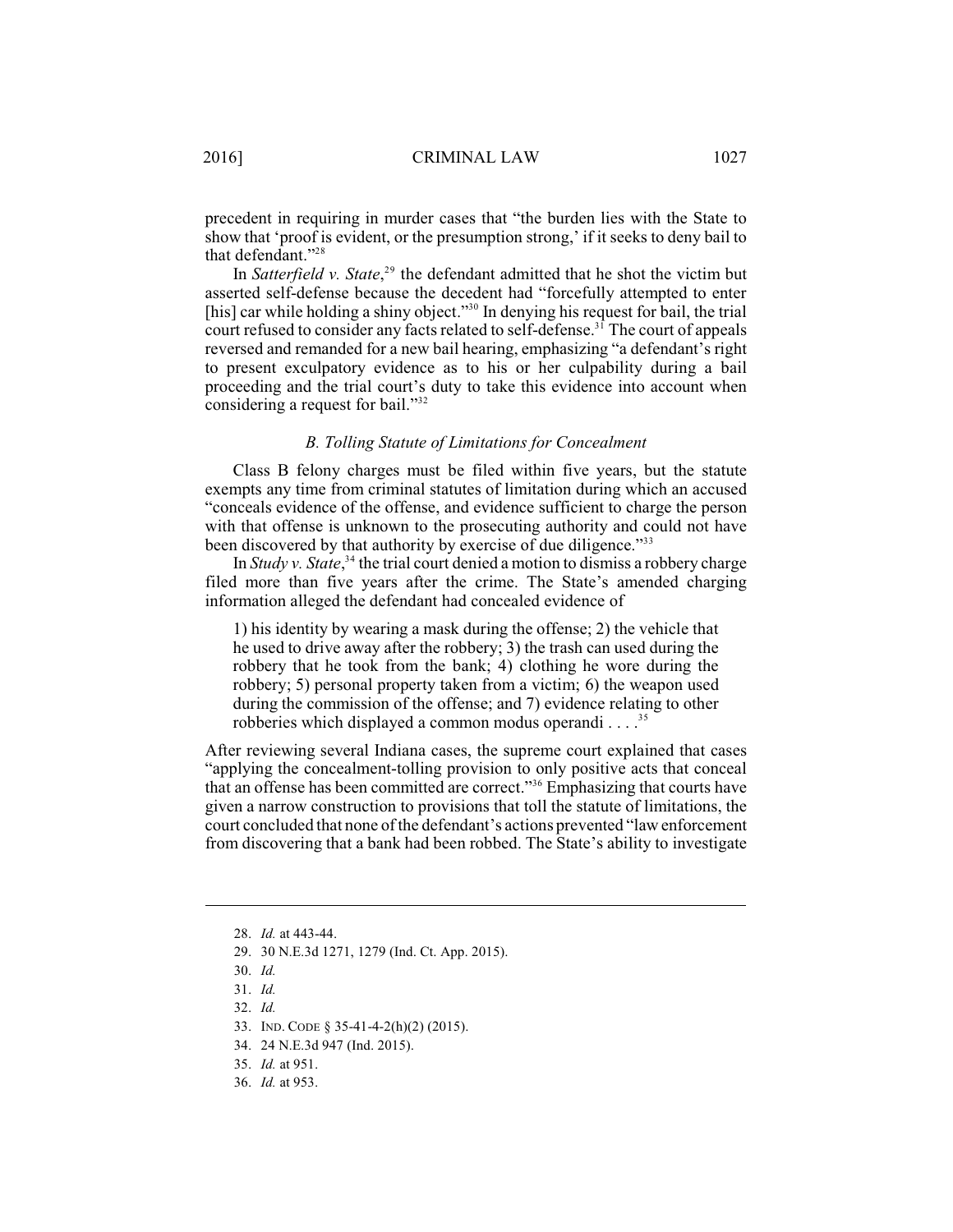the crime and develop a case was not thwarted."<sup>37</sup> Rather, authorities "discovered" the robbery and were able to begin investigating immediately."<sup>38</sup>

# *C. Discovery in Criminal Cases*

Both the Indiana Supreme Court and Indiana Court of Appeals issued opinions allowing access to important evidence as part of discovery in criminal cases.

*1. Deposition Question.*—In *Hall v. State*,<sup>39</sup> the Indiana Supreme Court found that the trial court erred in denying the defendant's motion to compel the child's mother to answer a deposition question.<sup>40</sup> The question was about an alleged prior false accusation involving another child in Kentucky, which "*could have* revealed potentially relevant information under Indiana Trial Rule 26(B)(1) that *could have* provided Hall with knowledge of what he classifies as [the child's] alleged prior false accusation of sexual misconduct."<sup>41</sup> Nevertheless, the court found the error harmless by a 3-2 vote and affirmed the conviction.<sup>42</sup>

*2. INSPECT Records.*—Having a valid prescription is a defense to the felony offense of possession of a controlled substance.<sup>43</sup> But when a defendant subpoenaed the Indiana Board of Pharmacy for a copy of her INSPECT ("Indiana scheduled prescription electronic collection and tracking program") report, the Board filed a motion to quash, which the trial court granted because the defendant had failed to show "she could not get her prescription records elsewhere."<sup>44</sup>

The court of appeals applied Indiana's three-part test for discoverability of records in *Lundy v. State* and reversed.<sup>45</sup> The Board did not dispute that the records were material to Lundy's defense.<sup>46</sup> Moreover, the court held that a defendant knowing where she could "possibly" obtain her records did not make those records "readily available" to her, which is part of the particularity

42. *Id.* at 468. The majority found:

[G]iven the extensive evidence of Hall's guilt presented by the State, the likely minimal impact of the information he wanted before the jury, and the cross-examination of witnesses Hall was otherwise able to conduct, the jury's verdict would not have been any different had the jury heard and considered Hall and [the mother's] conversation and the Kentucky incident.

<sup>37.</sup> *Id.* at 954.

<sup>38.</sup> *Id.*

<sup>39.</sup> 36 N.E.3d 459 (Ind. 2015), *reh'g denied*, (Sept. 23, 2015).

<sup>40.</sup> *Id.* at 467.

<sup>41.</sup> *Id.* at 466-67 (emphasis in original).

*Id.* at 474.

<sup>43.</sup> Lundy v. State, 26 N.E.3d 656, 657 (Ind. Ct. App. 2015).

<sup>44.</sup> *Id.* at 657 & n.2, 659.

<sup>45.</sup> *Id.* at 660.

<sup>46.</sup> *Id.* at 661.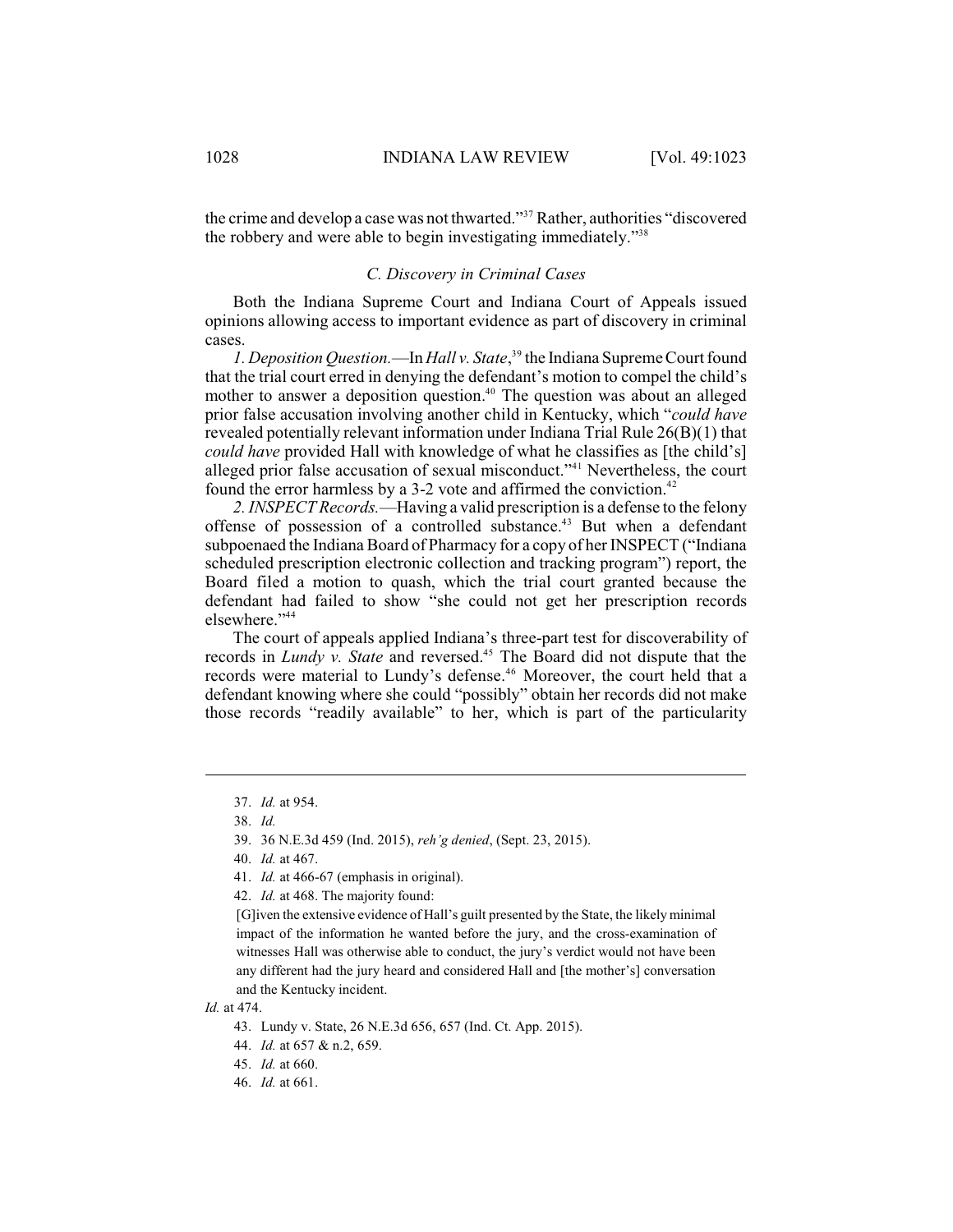requirement intended to maximize discovery.<sup>47</sup>

# *D. Severance Law Continues to Divide the Court*

In Pierce *v*. State,<sup>48</sup> a three-justice majority upheld several convictions for child molesting over a defendant's claimthat they should have been severed. The supreme court held separate trials are not required when a defendant "commit[s] the same crime, in substantially the same way, against similar victims."<sup>49</sup> Specifically, the defendant had "exploited his position of a trusted grandfather or great uncle by molesting young female family members in his care" and employed a similar method of inviting each victim to spend the night when no other children were present.<sup>50</sup>

Justice Rucker, joined by Justice Dickson, dissented, noting that a divided court of appeals' panel applying the "traditional approach" had found the trial court erred in denying severance and a majority of the Indiana Supreme Court had reached the opposite conclusion.<sup>51</sup> Instead of continuing "down this path of inconsistency," the dissent urged providing "greater clarity to an area of law that remains in a state of confusion."<sup>52</sup>

# *E. Plea Agreements*

Although most of the decisional law discussed in this survey is an outgrowth of relatively few jury and bench trials, far more criminal cases in Indiana are resolved by a plea agreement. By pleading guilty, defendants give up most rights to appeal and face relatively long odds in any later post-conviction challenge to a crime they admitted as part of a plea agreement. Three cases decided during the survey period highlight important aspects of plea agreements and the contours of later challenges to them.

In *Russell v. State*,<sup>53</sup> a defendant "pleaded guilty to five counts of class C felony neglect of a dependent and two counts of class C felony criminal confinement." The plea agreement "capped Russell's sentence at ten years 'pursuant to Indiana Code  $35-50-1-2(c)$ .'"<sup>54</sup> Because the offenses were not part of a single criminal episode, however, the limitation did not apply and the defendant should have faced the possibility of consecutive terms totaling more

51. *Id.* at 1272 (Rucker, J., dissenting).

52. *Id.*; *see also* Wells v. State, 983 N.E.2d 132, 137 (Ind. 2013) (Rucker, J., dissenting) (explaining "our traditional approach in resolving claims of severance fails to provide meaningful guidance to either the bench or the bar, and thus lends itself to inconsistent results, even where the facts are very similar").

- 53. 34 N.E.3d 1223, 1224 (Ind. 2015).
- 54. *Id.* at 1224 (citation omitted).

<sup>47.</sup> *Id.* at 662.

<sup>48.</sup> 29 N.E.3d 1258 (Ind. 2015).

<sup>49.</sup> *Id.* at 1267.

<sup>50.</sup> *Id.* at 1266-67.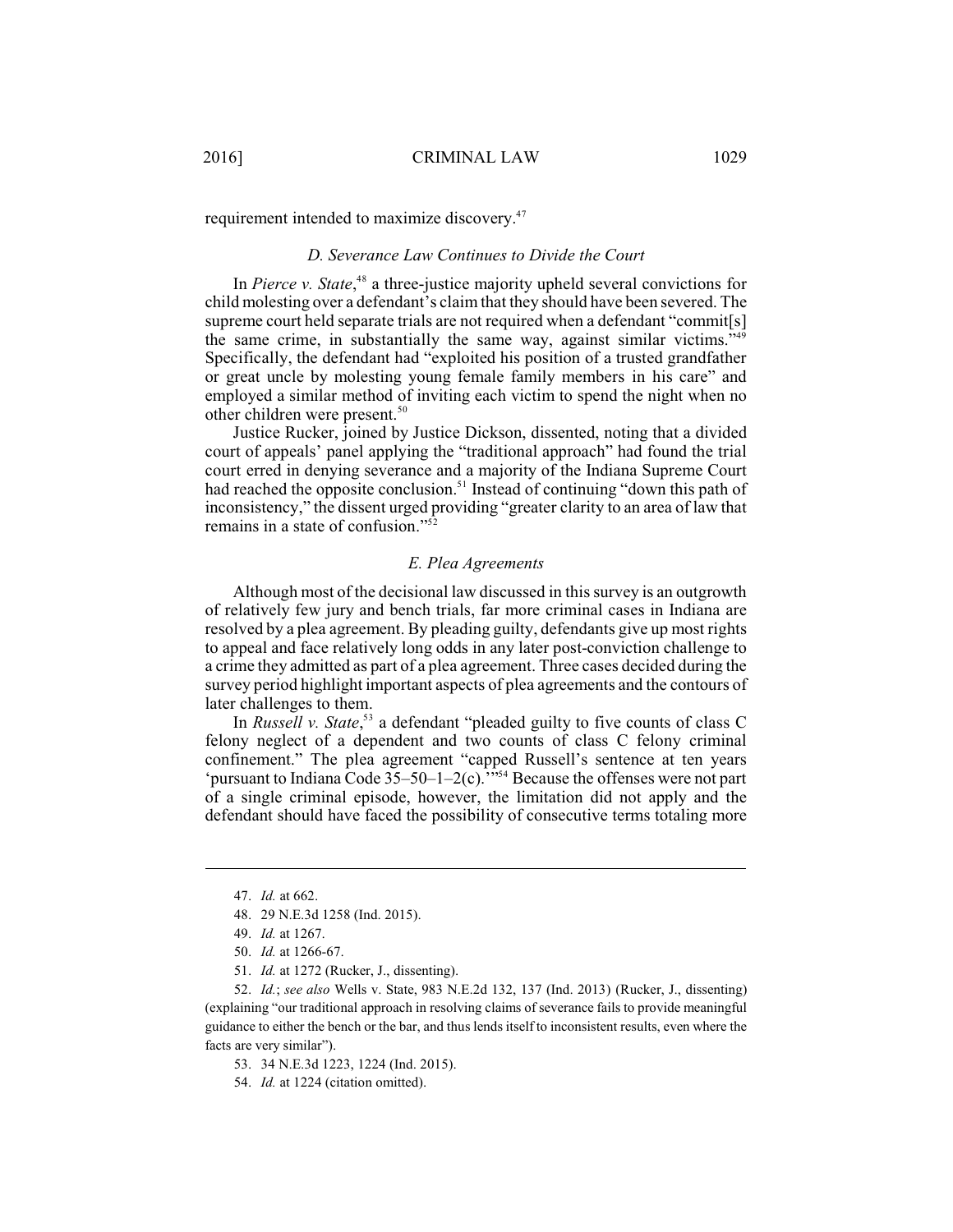than fifty years.<sup>55</sup> The defendant challenged this lenient sentence on appeal.<sup>56</sup> The court of appeals sua sponte found the plea agreement void as a matter of law and remanded the case to the trial court to provide "Russell the opportunity to ratify the plea agreement without the erroneous sentencing limitation," thus allowing the trial court complete discretion in sentencing, or to vacate the plea agreement. 57

The defendant petitioned for transfer and the State agreed that supreme court precedent mandated upholding the plea agreement.<sup>58</sup> Indeed, a decade earlier the justices held in *Lee v. State*,<sup>59</sup> "where a defendant enters a plea of guilty knowingly, intelligently, and voluntarily, there is no compelling reason to set aside the conviction on grounds that the sentence is later determined to be invalid."<sup>60</sup> Applying that precedent in *Russell*, the majority upheld the plea agreement, reasoning "[b]ecause *Lee* requires us to uphold a sentencing provision that misstates the law, provided the defendant pleaded guilty knowingly, intelligently, and voluntarily—as Russell indisputably did, and provided that the defendant benefit fromthe bargain when the State errs—as Russell unequivocally does."<sup>61</sup> Justice Massa dissented, emphasizing that plea agreements "should be the product of an informed and honest bargaining process, and not a mistake of law," before concluding "the outcome here was dependent upon such a mistaken understanding, apparently shared by all in the room."<sup>62</sup>

Two opinions from the court of appeals reached opposite conclusions about the authority of a trial court to allow acceptance of a plea agreement. In *Stone v. State*,<sup>63</sup> the defendant failed to attend the scheduled presentence investigation between his guilty plea and sentencing hearing.<sup>64</sup> The court of appeals reiterated that court-accepted plea agreements are binding except in narrow circumstances including an assertion of innocence at sentencing or the violation of the express terms of the agreement, such as failing to testify at the trial of a co-defendant.<sup>65</sup> Because the exceptions did not apply, the trial court abused its discretion in withdrawing acceptance of the plea agreement.<sup>66</sup>

In *Campbell v. State*<sup> $67$ </sup> the plea agreement unequivocally required the defendant to "voluntarily and completely testify at any proceeding" concerning

- 63. 27 N.E.3d 341 (Ind. Ct. App. 2015).
- 64. *Id.* at 343.
- 65. *Id.*
- 66. *Id.* at 344.
- 67. 17 N.E.3d 1021 (Ind. Ct. App. 2014).

<sup>55.</sup> *Id.*

<sup>56.</sup> *Id.*

<sup>57.</sup> *Id.* at 1226.

<sup>58.</sup> *Id.*

<sup>59.</sup> 816 N.E.2d 35, 39 (Ind. 2004).

<sup>60.</sup> *Russell*, 34 N.E.3d at 1228.

<sup>61.</sup> *Id.*

<sup>62.</sup> *Id.* at 1232 (Massa, J., dissenting).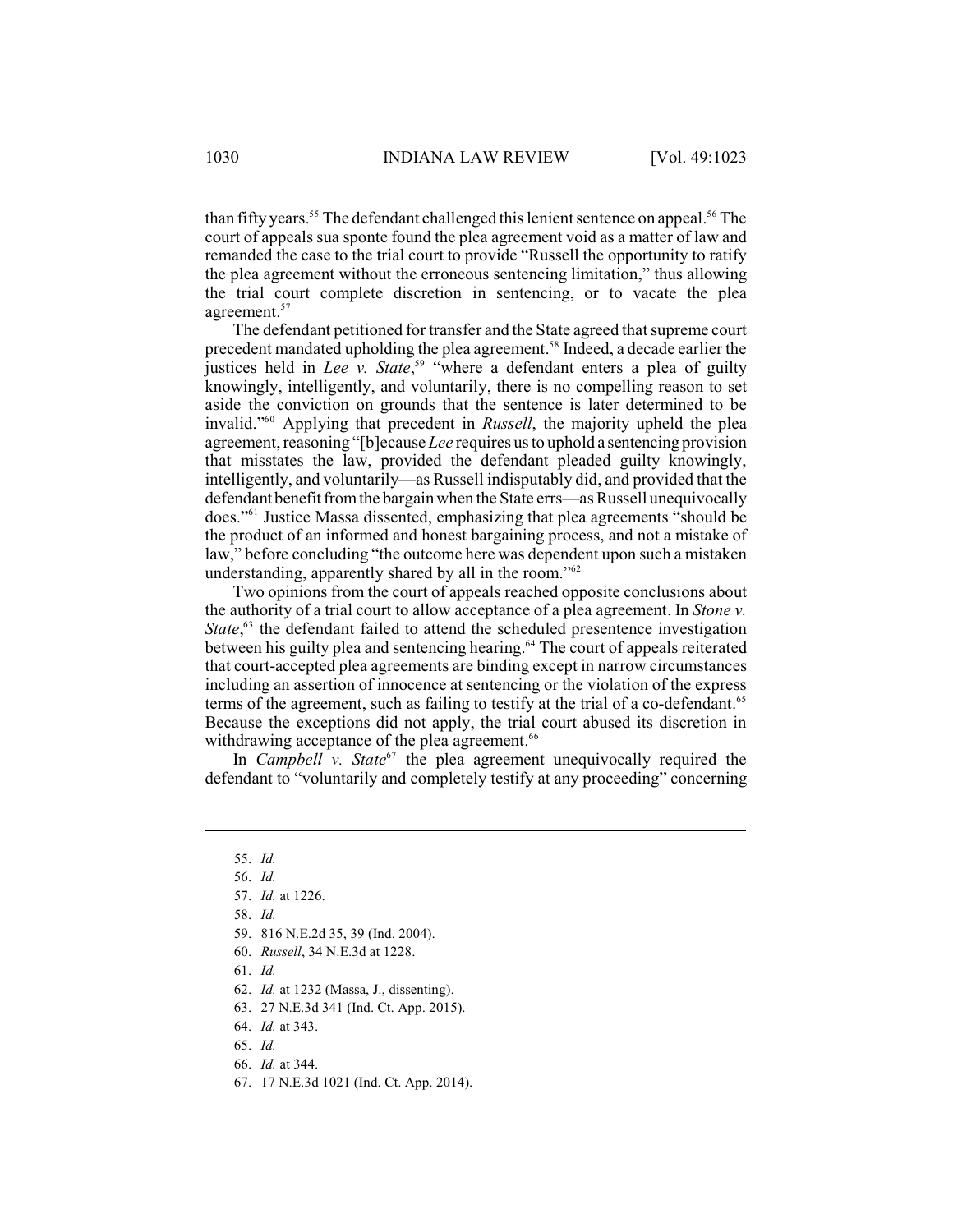the robbery and murder of a specific victim.<sup>68</sup> The defendant refused to testify when called at his co-defendant's trial. $^{69}$  However, the plea agreement did not include a specific remedy for such a refusal, instead providing for repudiation and reinstatement of the charges if Campbell appealed either his conviction or sentence.<sup>70</sup> In affirming the trial court's decision to permit the State to withdraw fromthe plea agreement, the court of appeals concluded "the provision obligating Campbell to testify in his co-defendants' trials would be rendered meaningless if Campbell could unilaterally break the Plea Agreement after acceptance by the trial court and still receive the same benefits as if he had fully performed."<sup>71</sup>

# *F. Jury Issues*

Although there are relatively few jury trials in Indiana each year, $72$  each presents numerous opportunities for reversible error, from selecting the jury, to a variety of rulings or counsel's remarks during the trial, to jury instructions and conduct of the deliberating jurors. The opinions below address challenges to jurors during voir dire and claims of juror misconduct; Part II.G. addresses jury instructional claims.

*1. "Exhaustion Rule" for Peremptory Challenges.*—Litigants may seek appellate review of for-cause challenges to prospective jurors only after they have exhausted their allocated peremptory challenges under Indiana's "exhaustion rule."<sup> $73$ </sup> As a matter of first impression in *Oswalt*, the Indiana Supreme Court held that "parties satisfy the exhaustion rule the moment they use their final peremptory challenge—regardless of whom they strike."<sup>74</sup> Thus, "if parties fully comply with the exhaustion rule and demonstrate they were unable to remove any prospective juror for lack of peremptories, appellate courts may review denial of any motion to strike for cause, regardless of whether a challenged juror actually served on the jury."<sup>75</sup>

Because the trial court was within its discretion to deny all three of the defendant's preserved for-cause challenges, the court affirmed Oswalt's conviction. $76$ 

72. Schumm, *supra* note 1, at 1249; *see, e.g.*, Joel Schumm, *The Disappearing Jury Trial in Indiana: Some Thoughts (and Stats) on the Past Five Years*, IND. L. BLOG (Dec. 18, 2012, 9:17 AM), http://indianalawblog.com/archives/2012/12/ind courts the 36.html [perma.cc/V85H-7WX7].

73. Oswalt v. State, 19 N.E.3d 241, 244 (Ind. 2014).

74. *Id.*

75. *Id.*

76. *Id.* at 251. Applying *Oswalt*, the supreme court quickly dispensed with a similar claim in a death penalty case decided months later, finding a defendant's "conclusory assertion that he was forced to accept biased jurors is not nearly enough for us to find reversible error." Weisheit v.

<sup>68.</sup> *Id.* at 1024.

<sup>69.</sup> *Id.*

<sup>70.</sup> *Id.*

<sup>71.</sup> *Id.*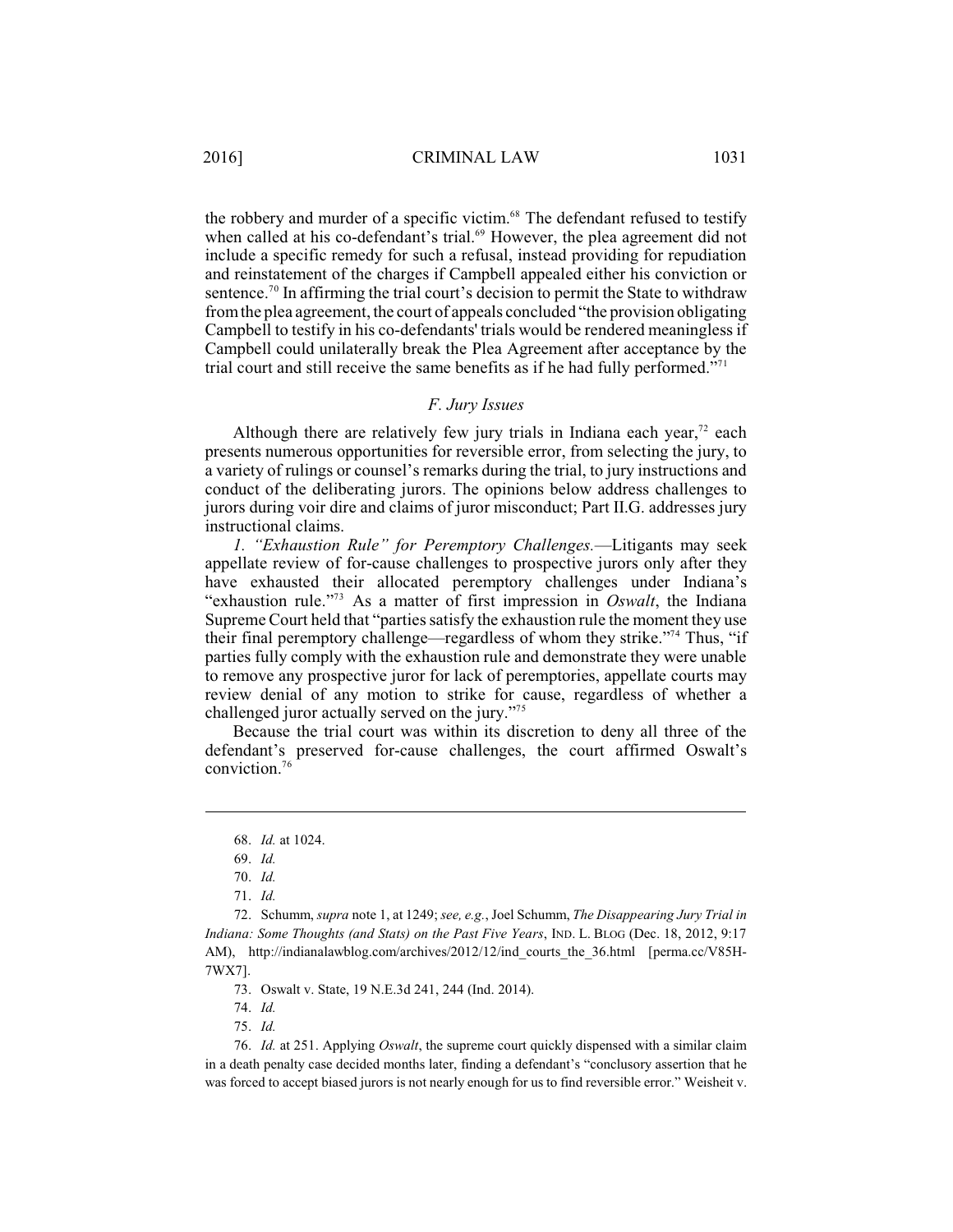*2. Unauthorized Communication.*—Lastsurvey period, the Indiana Supreme Court clarified the standards for addressing claims of unauthorized contacts and communication with jurors in *Ramirez v. State*.<sup>77</sup> The court explained:

Defendants seeking a mistrial for suspected jury taint are entitled to the presumption of prejudice only after making two showings, by a preponderance of the evidence: (1) extra-judicial contact or communications between jurors and unauthorized persons occurred, and (2) the contact or communications pertained to the matter before the jury. The burden then shifts to the State to rebut this presumption of prejudice by showing that any contact or communications were harmless. If the State does not rebut the presumption, the trial court must grant a new trial. On the other hand, if a defendant fails to make the initial twopart showing, the presumption does not apply. Instead, the trial court must apply the probable harm standard for juror misconduct, granting a new trial only if the misconduct is "gross and probably harmed" the defendant. But in egregious cases where juror conduct fundamentally compromises the appearance of juror neutrality, trial courts should skip *Currin*'s two-part inquiry, find irrebuttable prejudice, and immediately declare a mistrial. At all times, trial courts have discretion to decide whether a defendant has satisfied the initial two-part showing necessary to obtain the presumption of prejudice or a finding of irrebuttable prejudice.<sup>78</sup>

*a. Note and cookies.—Ramirez* was applied this survey period in *Weisheit v. State*.<sup>79</sup> There, Juror Number 10 brought cookies baked by his wife to the jury room.<sup>80</sup> An accompanying note read, "Thank you for your service for the family of Alyssa [and] Caleb Lynch. I will pray for you all to have strength and wisdom to deal with the days ahead. God bless!"<sup>81</sup> Alyssa and Caleb were the children the defendant was charged with killing.<sup>82</sup>

The trial court questioned the fifteen jurors and alternates individually, of which "four were unaware of the note, five were aware of the note but had not read it, and the remaining six recalled that the note thanked them for their jury service.<sup>83</sup> Each stated that the note had no effect on them."<sup>84</sup> The trial court individually questioned the jurors, issued an admonishment, and dismissed Juror Number 10.<sup>85</sup> The supreme court affirmed the convictions, agreeing with the trial

State, 26 N.E.3d 3, 13 (Ind. 2015), *cert. denied*, 136 S. Ct. 901 (2016).

- 82. *Id.*
- 83. *Id.*
- 84. *Id.*

<sup>77.</sup> 7 N.E.3d 933 (Ind. 2014).

<sup>78.</sup> *Id.* at 939 (citations omitted).

<sup>79.</sup> 26 N.E.3d 3 (Ind. 2015).

<sup>80.</sup> *Id.* at 13.

<sup>81.</sup> *Id.*

<sup>85.</sup> *Id.* at 16. The court further found the defendant was not entitled to a mistrial based on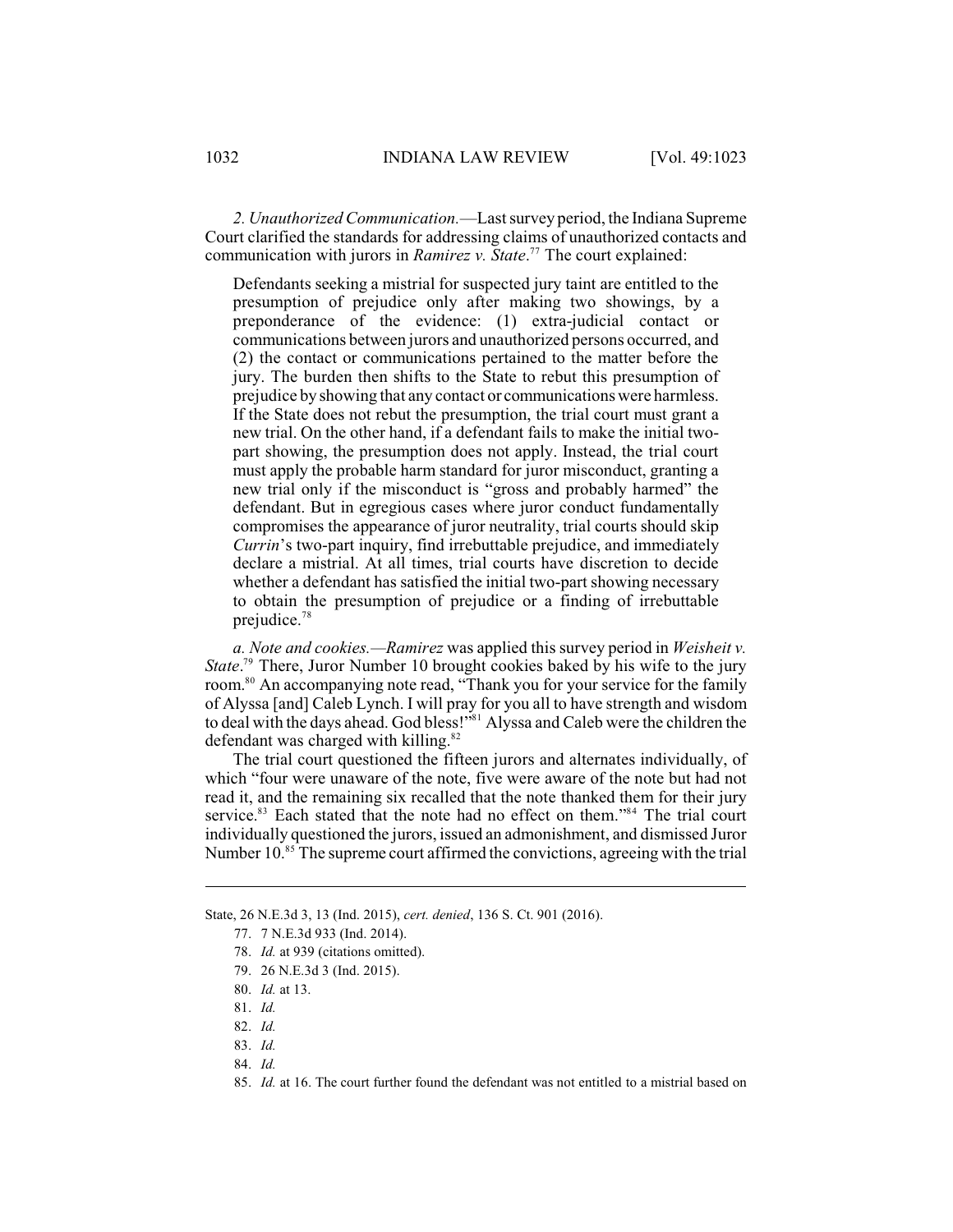court that the State successfully rebutted the presumption of prejudice from the note "by showing that its contents were harmless and that the note had no influence on the jury."<sup>86</sup>

*b. Fear for juror safety.*—In *Beasley v. State*,<sup>87</sup> one juror "told the other jurors that she recognized a person in the gallery and was concerned for her safety and well-being."<sup>88</sup> Applying the *Ramirez* framework, the court of appeals easily rejected the claim of juror misconduct.<sup>89</sup> First, the defendant was not entitled to a presumption of prejudice because "he failed to show that extrajudicial contact or communications between jurors and unauthorized persons occurred"—or for that matter that "any extra-judicial contact or communications occurred at all."<sup>90</sup> Second, applying the probable harm standard, which permits granting a new trial only if the misconduct is "gross and probably harmed" the defendant, the court observed that the juror "did not lie or otherwise make misrepresentations."<sup>91</sup> Moreover, when the court learned of the juror's concerns, it ceased deliberations and individually interviewed each juror, eventually removing the juror, replacing her with an alternate, and admonishing the jury not to discuss the reasons for the juror's dismissal. $92$ 

c. Internet search.—But in *Bisard v*. State,<sup>93</sup> the defendant and State agreed that a juror committed misconduct "by performing an internet search on the reliability of blood tests," which was shared with some of the other jurors.<sup>94</sup> Therefore, under *Ramirez*, prejudice was presumed and "the burden shifted to the State to rebut this presumption of prejudice by showing that any contact or communications were harmless."<sup>95</sup> Nevertheless, the court of appeals refused to order a new trial because (1) the offending juror was "immediately relieved of his jury duties and escorted from the building," and (2) jurors who were aware of the Internet search "clearly indicated that they could set aside what they heard from [the juror] in arriving at their verdicts," which "removed any taint."<sup>96</sup>

*d. Failure to disclose Facebook "friend."*—In *Slaybaugh v. State*,<sup>97</sup> the court

86. *Id.* at 16.

87. 30 N.E.3d 56 (Ind. Ct. App. 2015), *vacated in part on other grounds by*, 46 N.E.3d 1232 (Ind. 2016).

- 89. *Id.* at 72-74.
- 90. *Id.* at 73.
- 91. *Id.* at 74.

93. 26 N.E.3d 1060 (Ind. Ct. App.), *trans. denied*, 32 N.E.3d 238 (Ind. 2015).

- 95. *Id.*
- 96. *Id.* at 1070.

97. 44 N.E.3d 111 (Ind. Ct. App. 2015), *adopted and incorporated by reference in* 47 N.E.3d 607 (Ind. 2016).

<sup>&</sup>quot;cumulative juror impropriety" because he failed to establish that an actual juror was biased. *Id.*The trial court had found Juror Number 2 untruthful and removed him from the jury. *Id.* at 15. Juror Number 66 was not selected. *Id.*

<sup>88.</sup> *Id.* at 72.

<sup>92.</sup> *Id.*

<sup>94.</sup> *Id.* at 1069.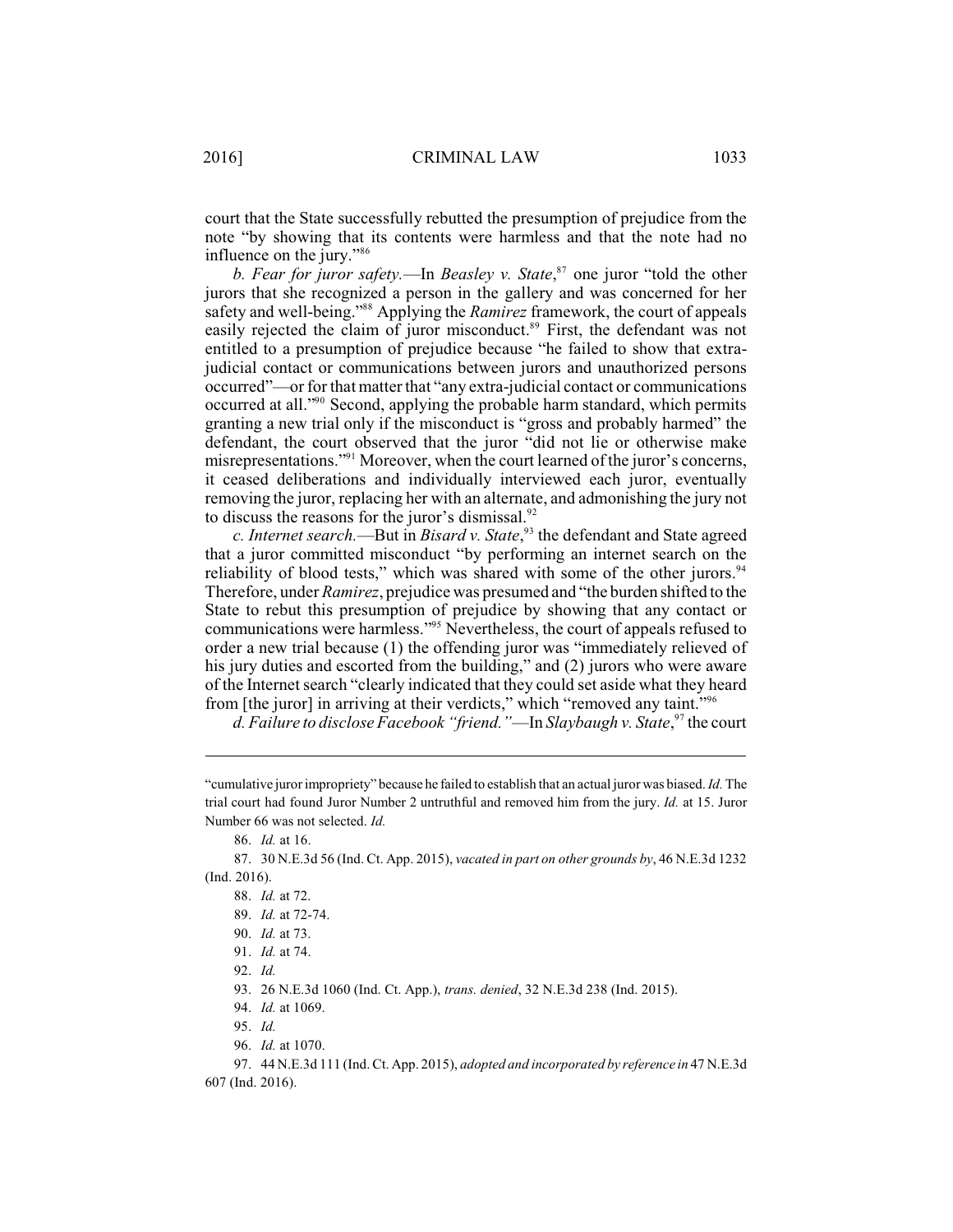of appeals considered whether juror misconduct occurred when a juror in a rape trial failed to disclose that he was a Facebook friend of the victim's step-sibling. The trial court scheduled a hearing and ordered the parties to depose the juror.<sup>99</sup> The trial court reviewed all supporting documents attached to defense motion and the State's response and reasoned the juror "truthfully stated that she had no knowledge of the defendant, the victim or the family of either."<sup>100</sup>

The court of appeals quoted at length from a Kentucky Supreme Court case that aptly explained:

But "friendships" on Facebook and other similar social networking websites do not necessarily carry the same weight as true friendships or relationships in the community, which are generally the concern during voir dire. The degree of relationship between Facebook "friends" varies greatly, from passing acquaintanceships and distant relatives to close friends and family. The mere status of being a "friend" on Facebook does not reflect this nuance and fails to reveal where in the spectrum of acquaintanceship the relationship actually falls. Facebook allows only one binary choice between two individuals where they either are "friends" or are not "friends," with no status in between.<sup>101</sup>

Observing that the defendant's challenge to the trial court's assessment that the juror "was truthful during voir dire is nothing more than an invitation to reweigh the evidence and the court's credibility determination," the court concluded that the defendant failed to show that there was misconduct, let alone gross misconduct to warrant to a new trial. $102$ 

# *G. Jury Instructions*

The Indiana Supreme Court decided three jury instruction cases involving issues of accomplice liability in attempted murder trial, the presumption of innocence, and the definition of intentionally.

*1. Accomplice Liability and Attempted Murder.*—*Rosales v. State*<sup>103</sup> considered the interplay of accomplice liability and attempted murder. The supreme court held the specific intent to kill instruction is required even in cases where it is unknown if the defendant was convicted of attempted murder on the basis of accomplice liability or direct liability.<sup>104</sup> Because defense counsel had not objected to the erroneous instruction, the justices had to consider "whether the error was prejudicial enough under the circumstances of this case to make a

<sup>98.</sup> *Id.* at 111-112.

<sup>99.</sup> *Id.* at 112.

<sup>100.</sup> *Id.* at 119 (citation omitted).

<sup>101.</sup> *Id.* at 117 (quoting Sluss v. Commonwealth, 381 S.W.3d 215, 221-23 (Ky. 2012)).

<sup>102.</sup> *Id.* at 119.

<sup>103.</sup> 23 N.E.3d 8 (Ind. 2015).

<sup>104.</sup> *Id.* at 9.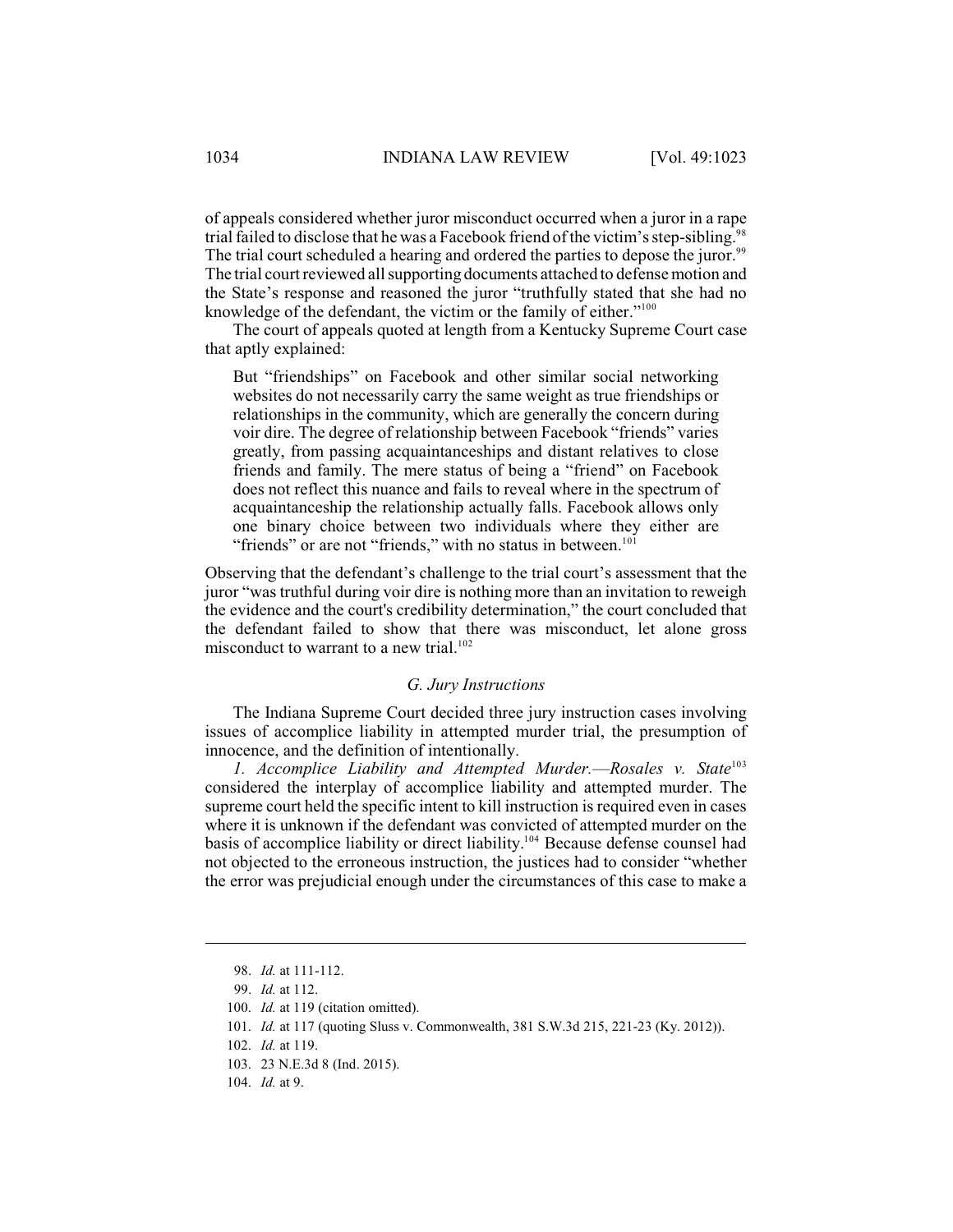fair trial impossible"—or fundamental error.<sup>105</sup> That lofty standard was met "because the State's closing arguments repeatedly told the jury that specific intent to kill was *not* required for accomplice liability."<sup>106</sup>

2. Presumption of Innocence.—*McCowan v. State<sup>107</sup>* offered an opportunity to revisit *Robey v. State*,<sup>108</sup> which had reaffirmed earlier precedent that "[a]n instruction . . . which advises the jury that the presumption of innocence prevails until the close of the trial, and that it is the duty of the jury to reconcile the evidence upon the theory of the defendant's innocence if they could do so, must be given if requested."<sup>109</sup> In *McCowan*, the justices concluded,

unequivocally and prospectively that it is the absolute right of every criminal defendant to receive the following jury instruction upon request: "The presumption of innocence continues in favor of the defendant throughout the trial. You should fit the evidence to the presumption that the defendant is innocent if you can reasonably do  $\text{SO}$ <sup>110</sup>

Nevertheless, because the jury instructions in *McCowan* adequately encompassed these principles, which was the minimum required by prior precedent, the court held the trial court's failure to use this precise language was not error.<sup>111</sup>

*3. Definition of "Intentionally."*—Indiana Criminal Pattern Jury Instruction 9.05 defines intentionally by first citing the applicable statute and then continues:

A person engages in conduct "intentionally" if, when he engages in the conduct, it is his conscious objective to do so. [If a person is charged with intentionally causing a result by his conduct, it must have been his conscious objective not only to engage in the conduct but also to cause the result.] $112$ 

In *Campbell v. State*,<sup>113</sup> the Indiana Supreme Court noted that the first sentence tracks the verbatim language of Indiana Code section  $35-41-2-2(a)$  and thus is "presumptively correct." But two court of appeals' opinions had suggested disagreement about whether the second sentence is a correct statement of law.<sup>114</sup>

Resolving that conflict in *Campbell*, the supreme court concluded the pattern instruction was a correct a statement of law, but suggested the language might be

114. *Id.* at 276-77 (citing Corley v. State, 663 N.E.2d 175 (Ind. Ct. App. 1996); Johnson v. State, 605 N.E.2d 762 (Ind. Ct. App. 1992)).

<sup>105.</sup> *Id.* at 15.

<sup>106.</sup> *Id.* (emphasis in original).

<sup>107.</sup> 27 N.E.3d 760 (Ind. 2015).

<sup>108.</sup> 454 N.E.2d 1221 (Ind. 1983).

<sup>109.</sup> *Id.* at 1222.

<sup>110.</sup> *McCowan*, 27 N.E.3d at 762.

<sup>111.</sup> *Id.* at 767-68.

<sup>112.</sup> IND. CRIMINAL PATTERN JURY INSTRUCTION 9.05.

<sup>113.</sup> 19 N.E.3d 271, 277 (Ind. 2014).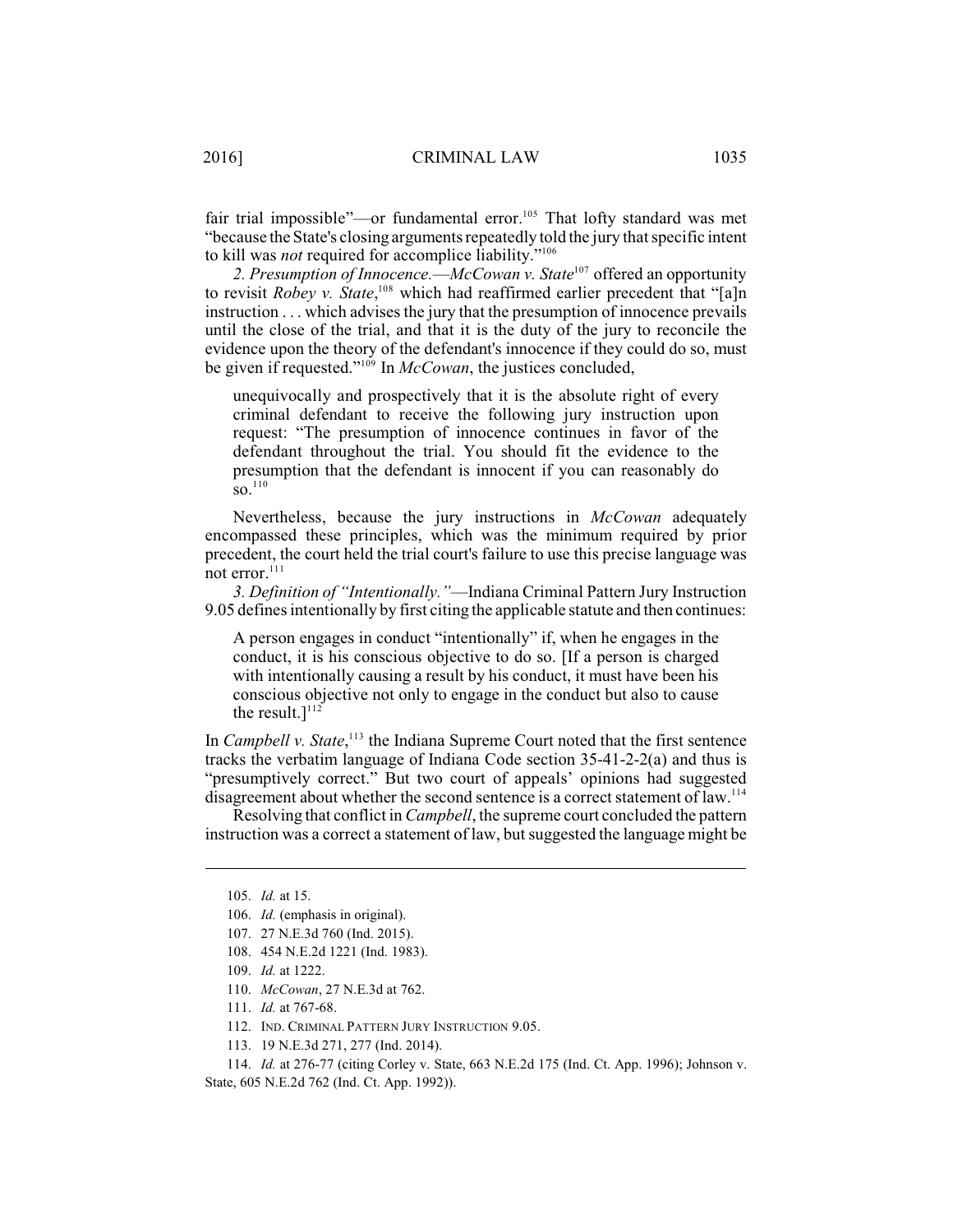improved:

Here, the second sentence of the contested instruction serves to emphasize the heavy burden placed on the State to prove that a defendant acted intentionally. And this is so because not only must the State prove that an accused had the "conscious objective" to engage in the prohibited conduct but also that he intended to "cause the result" of his conduct. For clarity the sentence might be amended to read "If a person is charged with intentionally causing a result by his conduct, *the State is required to prove* it must have been his conscious objective not only to engage in the conduct but also cause the result."<sup>115</sup>

#### *H. Prosecutorial Misconduct*

As summarized in last year's survey, the Indiana Supreme Court reiterated in  $Ryan$  *v. State*,<sup>116</sup> defendants are "'highly unlikely' to prevail on a claim of fundamental error relating to prosecutorial misconduct."<sup>117</sup> The fundamental error doctrine requires "*an undeniable and substantial effect on the jury's decision* [such] that a fair trial was impossible."<sup>118</sup>

The Indiana Supreme Court issued opinions in four cases involving prosecutorial misconduct, and the court of appeals reversed in a fifth.

*1. Misconduct During Closing Argument.*—First, the justices summarily affirmed a court of appeals opinion that had reversed a conviction based on prosecutorial misconduct in *Brummett v. State*. 119

The misconduct was also not objected to but even more egregious in *Brummett*,<sup> $120$ </sup> decided by the court of appeals one day before *Ryan*. During the jury trial for child molesting and sexual misconduct with a minor, the deputy prosecutor made comments implying defense counsel's arguments helped "guilty men go free."<sup>121</sup> She stated defense counsel employed "tricks" while questioning

120. 10 N.E.3d 78 (Ind. Ct. App. 2014), *aff'd*, 24 N.E.3d 965 (Ind. 2015). A short opinion reaffirming the original decision was issued, initially as an unpublished opinion on August 20, 2014, but later ordered published in December 2015. *Brummett*, 21 N.E.3d 840 (Ind. 2015).

121. *Brummett*, 10 N.E.3d at 85.

<sup>115.</sup> *Id.* at 277-78 (emphasis in original).

<sup>116.</sup> 9 N.E.3d 663 (Ind. 2014).

<sup>117.</sup> *Id.* at 667 (citing Baer v. State, 942 N.E.2d 80, 99 (Ind. 2011)).

<sup>118.</sup> *Id.* at 668 (emphasis in original).

<sup>119.</sup> 24 N.E.3d 965 (Ind. 2015). Transfer was granted because the Indiana Supreme Court took issue with the court of appeals' statement that "'the prosecutor's misconduct did amount to fundamental error under *the standard now to be used*," thereby implying that *Ryan* may have created a new fundamental error standard." *Id.* at 966. It explained that "*Ryan* did not alter the doctrine of fundamental error. It simply restated and applied the longstanding standard. Except for the rehearing opinion's implication to the contrary, *Brummett* likewise applied the existing doctrine of fundamental error." *Id.*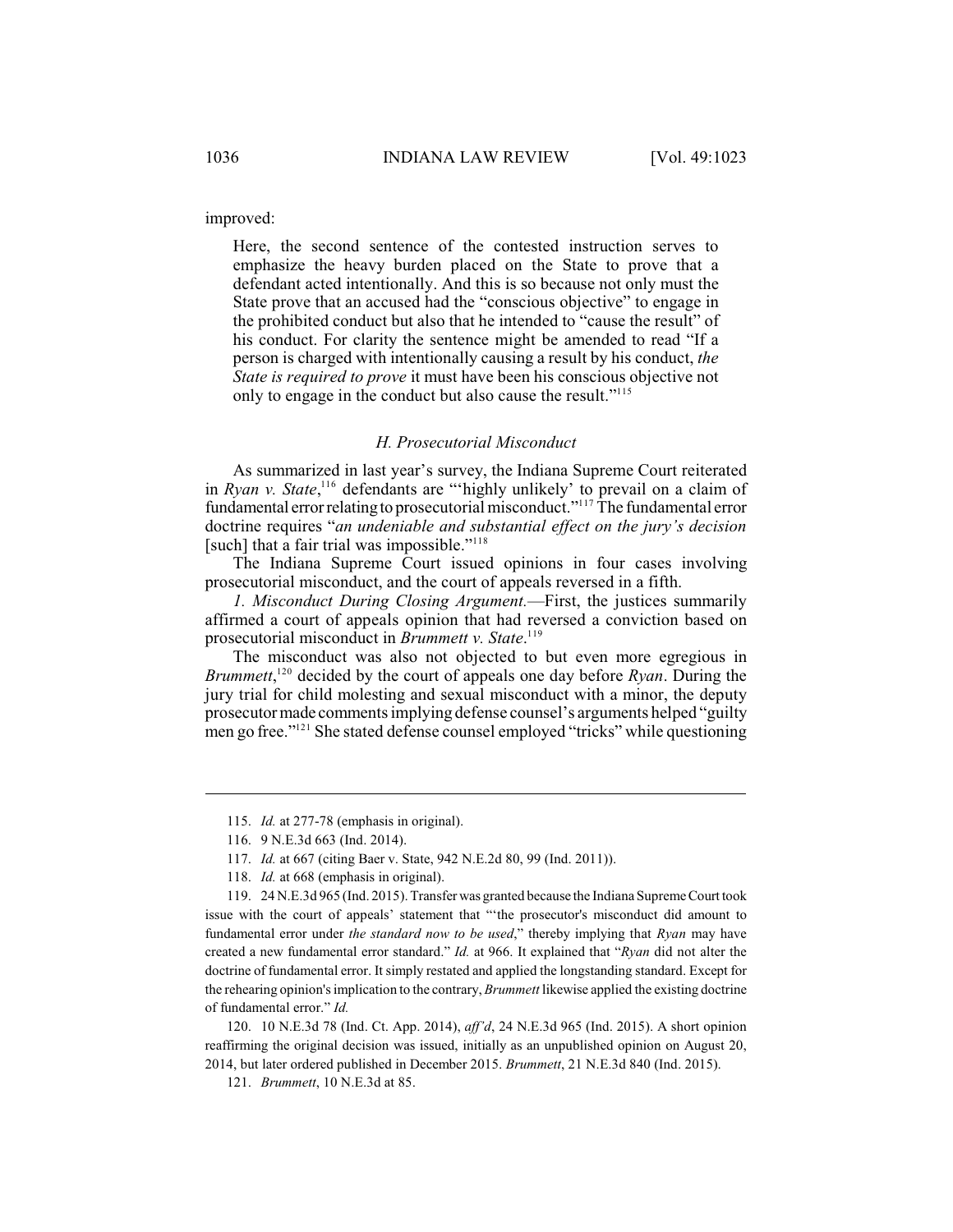the child victims by sitting at counsel table.<sup>122</sup>

The prosecutor stated, "I trust that if it was a child that any of you loved having to come into this courtroom you would appreciate um, that same conviction or anger, call it whatever you want, coming out of the State if it was your kid coming on the stand," asking them to focus on irrelevant and improper considerations.  $I<sup>23</sup>$  The prosecutor also accused defense counsel of collaborating with the defendant to falsify information: "And in those months he couldn't come up with anything. But once he hired an attorney and they were able to kind of talk things through all of a sudden it's this money issue."<sup>124</sup>

The court of appeals explained that the prosecutor's statement that "'these kids do not . . . they do not lie about the Defendant,' was not based on any evidence outside of the girls' testimony" and concluded that "the statement constituted improper vouching."<sup>125</sup> Moreover, although the prosecutor's comment that a witness, "had nothing to gain," was permissible, the prosecutor went too far when she stated that the witness, "just had to do the right thing," as it suggested that the prosecutor knew the witness was telling the truth.<sup>126</sup>

In short, it concluded the prosecutor's comments impugned the integrity of defense counsel and demeaned the role of defense counsel; personally vouched for the State's witnesses; and asked questions that were argumentative and inflammatory.<sup>127</sup>

*2. A Rare Dissent from Denial of Transfer.*—Just days before the Indiana Supreme Court summarily affirmed the *Brummett* opinion, Justice David, joined by Justice Rucker, issued an opinion dissenting from the denial of transfer in a case involving prosecutorial misconduct.<sup>128</sup> He emphasized the duty of prosecutors to ensure "criminal defendant's rights are upheld by exercising only the soundest judgment and caution."<sup>129</sup> "Whether improper prosecutorial statements are due to carelessness or a conscious effort to test the line of what constitutes misconduct, the potential for a cumulative prejudicial impact on a defendant cannot be ignored."<sup>130</sup>

"Walking the line of permissible and impermissible conduct creates distrust in our legal system, undermines the rights we have sworn to protect, and discourages collegiality. The profession deserves thoughtful adherence to ethical, professional, and prosecutorial standards."<sup>131</sup> Concerned that the court was "passing up an opportunity to resolve what seems to me to be a disturbing trend,"

<sup>122.</sup> *Id.*

<sup>123.</sup> *Id.* (citation omitted).

<sup>124.</sup> *Id.* (citation omitted).

<sup>125.</sup> *Id.* at 87 (citation omitted).

<sup>126.</sup> *Id.*

<sup>127.</sup> *Id.*

<sup>128.</sup> Shell v. State, 26 N.E.3d 1 (Ind.) (David, J., dissenting.), *cert. denied*, 136 S. Ct. 238 (2015).

<sup>129.</sup> *Id.* at 2.

<sup>130.</sup> *Id.*

<sup>131.</sup> *Id.*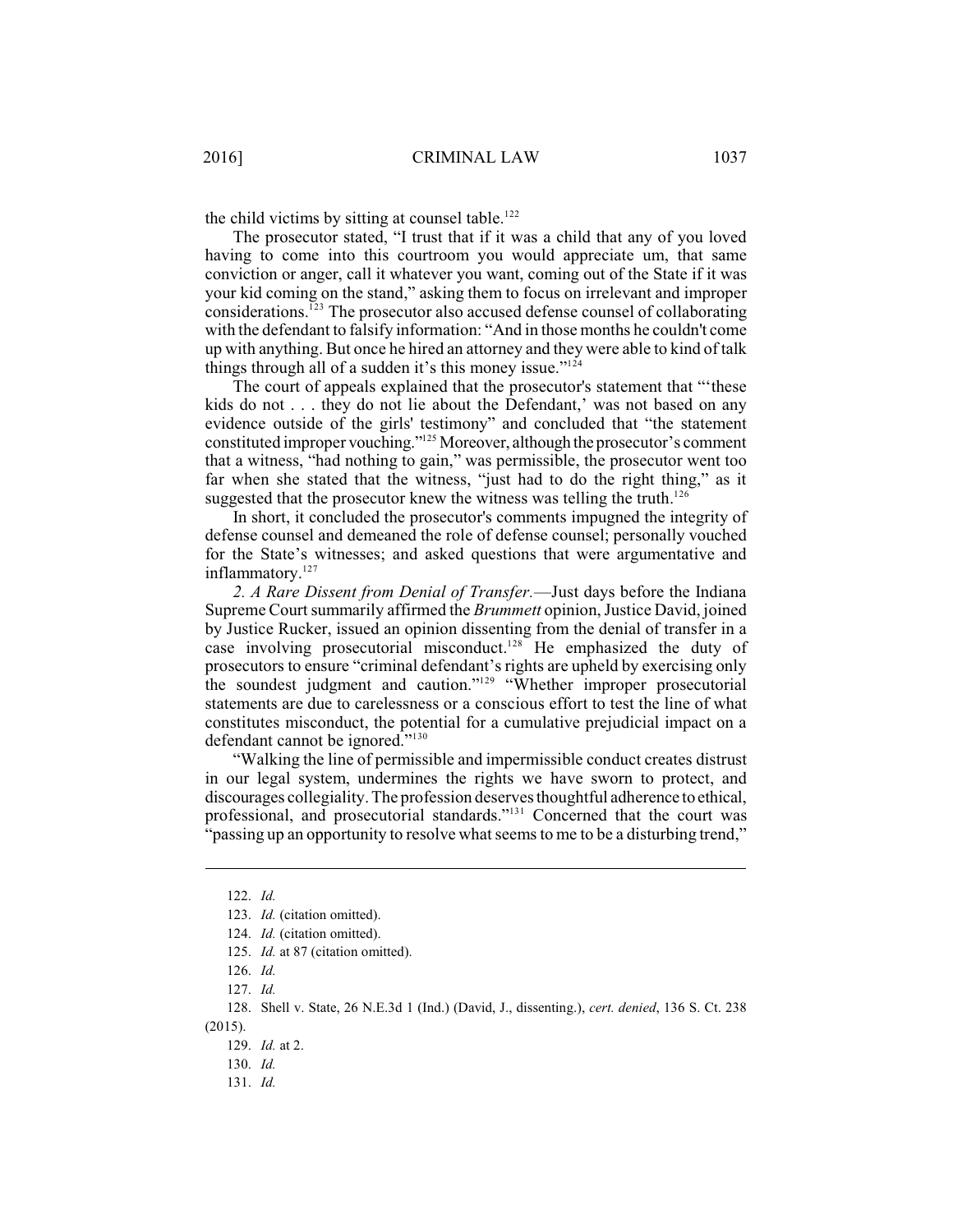the two justices would have granted transfer.<sup>132</sup>

*3. Prosecutor Misconduct in Death Penalty Case.*—The Indiana Supreme Court has long held that the imposition of the death sentence must be based on those aggravating circumstances listed in the statute, and a prosecutor commits misconduct by requesting "a jury to return a death penalty for anything other than that the mitigating factors are outweighed by the aggravating factor or factors."<sup>133</sup> Thus, a prosecutor "stepped over the line" in *Isom v. State* when arguing the following during the rebuttal phase of closing arguments: "Kevin Isom failed Cassandra as a wife [sic] and as a life partner. He failed the children as a father. He failed himself as a man. He failed his mother as a son. And he failed the community as a productive and constructive member of that community."<sup>134</sup> Because the defendant did not object, reversal would only be warranted if the remarks were so prejudicial as to make a fair trial impossible.<sup>135</sup> Finding that any harm from the remark as part of several weeks of testimony and two days of mitigation testimony was "*de minimis* and not substantial," the justices affirmed.<sup>136</sup>

*4. State's Use of Inconsistent or Perjured Testimony.*—In *Smith v. State*, 137 the State called a witness at a jury trial for burglary who offered a very different version of events than during her earlier guilty plea to the same crime. Although the defendant secured a reversal in the court of appeals based on a finding that the witness had offered perjured testimony,<sup>138</sup> the supreme court framed the " the proper question" as follows: "did the State impermissibly use false testimony to obtain a conviction in violation of a defendant's due process rights?"<sup>139</sup> Precedent had focused on "whether the jury's ability to assess all of the facts and the credibility of the witnesses supplying those facts has been impeded to the unfair disadvantage of the defendant."<sup>140</sup>

In rejecting the claim of prosecutorial misconduct and affirming the conviction, the supreme court noted that the State had notified opposing counsel and the trial court of the witness's conflicting testimony and "proactively drew attention to the discrepancies" in her testimony "multiple times throughout the trial, thus permitting the jury to fully function as an informed fact finder" and allow the defense to "actively emphasize such inconsistencies to the defendant's advantage."<sup>141</sup>

*5. A Reversal in the Court of Appeals.*—As in *Brummett*, the alleged

<sup>132.</sup> *Id.*

<sup>133.</sup> Isom v. State, 31 N.E.3d 469, 493 (Ind. 2015), *cert. denied*, 136 S. Ct. 1161 (2016).

<sup>134.</sup> *Id.* at 492-93 (citation omitted).

<sup>135.</sup> *Id.* at 493.

<sup>136.</sup> *Id.*

<sup>137.</sup> 34 N.E.3d 1211 (Ind. 2015).

<sup>138.</sup> *Id.* at 1213.

<sup>139.</sup> *Id.* at 1220.

<sup>140.</sup> *Id.*

<sup>141.</sup> *Id.* at 1220-21.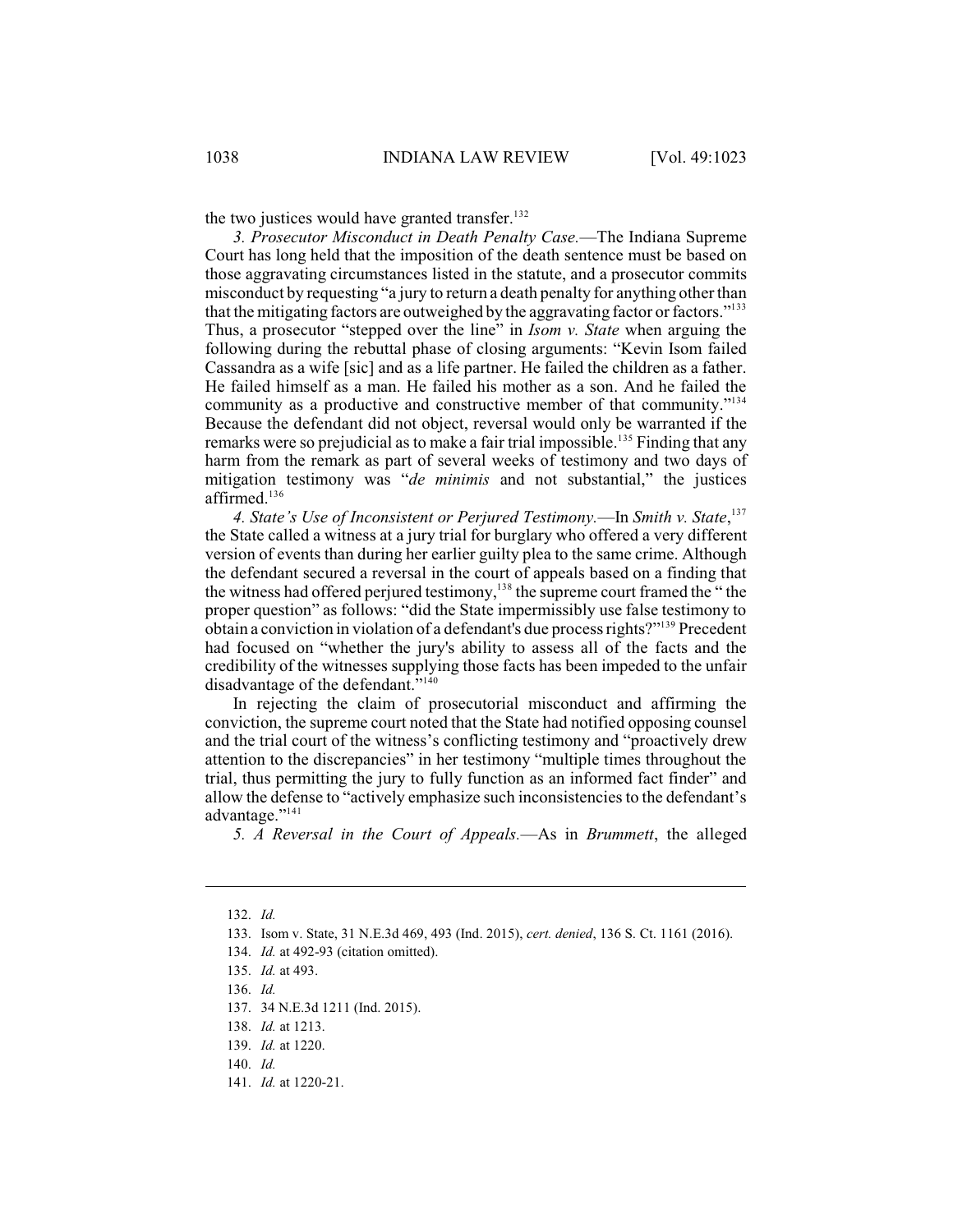misconduct in a case involving sex crimes in *Thornton v. State*<sup>142</sup> occurred during closing argument and defense counsel failed to object.<sup>143</sup>

First, in response to defense counsel's argument that samples from the crime scene were "inconclusive" for a match of the victim's blood, the prosecutor argued the police "had a minimal amount of time because of the speedy trial request in which to get all this testing done."<sup>144</sup> Because defendants have a constitutional right to a speedy trial, blaming a "shortcoming in the State's evidence on a defendant's invocation of a fundamental constitutional right surely constitutes prosecutorial misconduct, and likely also constitutes fundamental error."<sup>145</sup>

Second, the prosecutor emphasized that women are "made to feel like they're on trial" or "criminals" and that "we re-victimize these people who come forward with rape." $146$  The court of appeals found the comments fell within three prohibited categories of argument: (1) convicting a defendant for reasons other than guilt, (2) invoking sympathy for a victim, and (3) urging a conviction to "encourage other victims to come forward."<sup>147</sup> The court of appeals admonished the prosecutor from making similar comments at a retrial.<sup>148</sup>

# *I. Crime or Not a Crime?*

As has become a tradition in the survey article, this section again surveys cases in which the appellate courts addressed whether convictions for a variety of offenses were supported by sufficient evidence.<sup>149</sup>

*1. How Much Evidence Is Required? Did the Supreme Court Lower the*

148. *Id.*

149. The cases discussed in this section are challenges to the sufficiency of the evidence after trial. Other cases in prior years, however, have found their way to the appellate courts through pretrial motions to dismiss—some ending successfully. *See, e.g.*, Smith v. State, 867 N.E.2d 1268 (Ind. 2007) (reversing denial of motion to dismiss child seduction charges). The continued viability of pre-trial dismissals, however, may be somewhat in question after *Corbin v. State*, 17 N.E.3d 270 (Ind. 2014). There, a teacher and coach who had communicated with a sixteen-year-old student on Facebook was charged with attempted child solicitation. *Id.* at 271. In upholding the denial of the motion to dismiss, the supreme court reasoned that the charging information mostly tracked the language of the seduction statute and the case was "in the charging stage, when other evidence, if there is any, is not yet known." *Id.* at 272. Because "there are enough unanswered questions," the court held the charges were "sufficient to survive a motion to dismiss at this time." *Id.*

<sup>142.</sup> 25 N.E.3d 800 (Ind. Ct. App. 2015).

<sup>143.</sup> The court reversed a criminal confinement conviction based on a violation of the Confrontation Clause but proceeded to address claims of prosecutorial misconduct that could arise if the State chose to retry the defendant, who had also been charged with other offenses on which the jury did not reach a verdict. *Id.* at 805.

<sup>144.</sup> *Id.* at 806 (emphasis removed).

<sup>145.</sup> *Id.*

<sup>146.</sup> *Id.*

<sup>147.</sup> *Id.*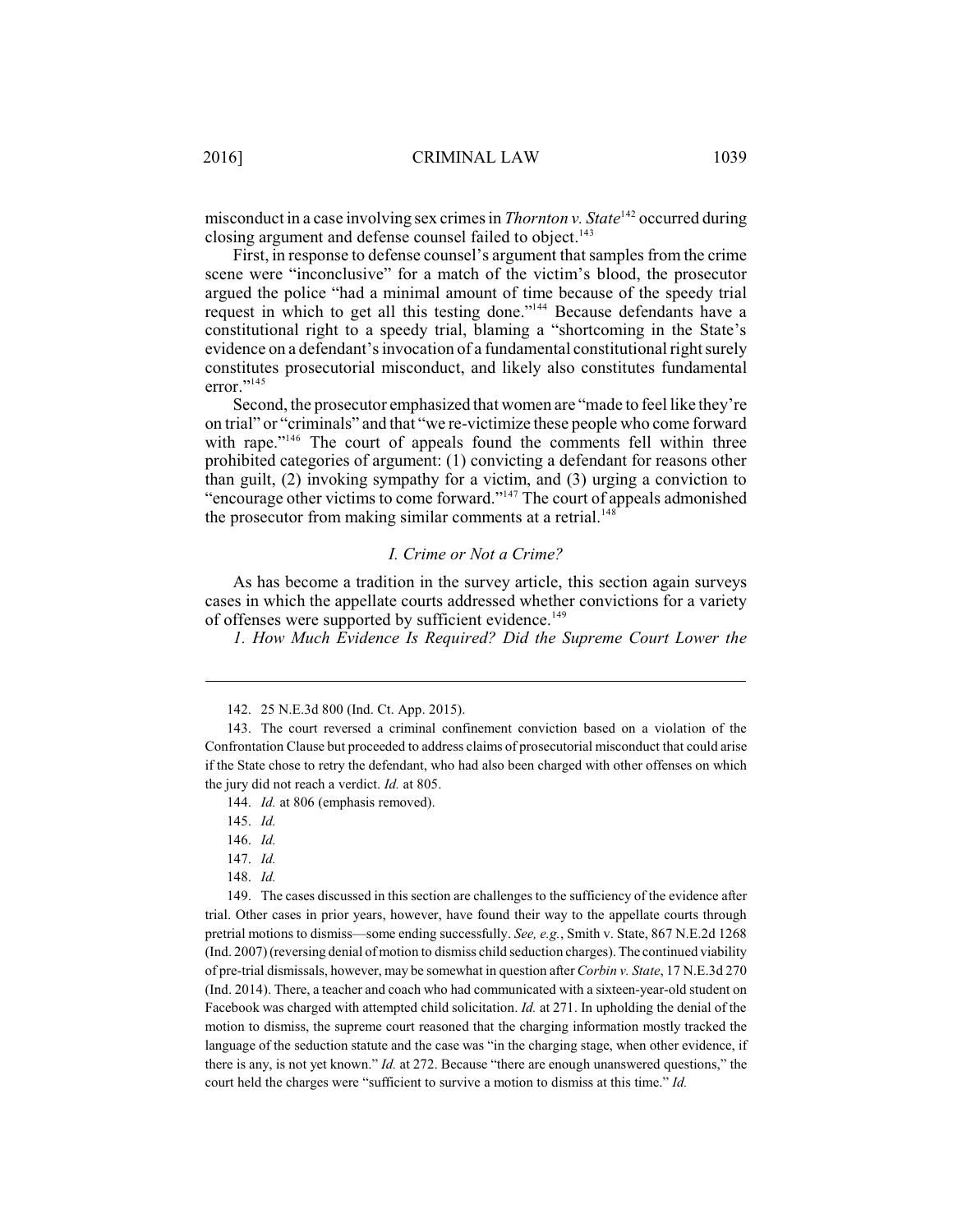*Bar?*—As discussed in last year's survey, just months after the supreme court's opinion in *Meehan v. State*,<sup>150</sup> Judge Crone opined in another sufficiency case that the supreme court had fundamentally changed the sufficiency equation. 151 Reflecting on *Meehan*, Judge Crone wrote in a 2-1 opinion in *Willis v. State* that "under *Meehan*, the quantum of circumstantial evidence needed to affirm a criminal conviction in Indiana is extremely small indeed."<sup>152</sup> The 2-1 opinion in Willis upheld a conviction for criminal trespass.<sup>153</sup>

The supreme court disagreed and reversed the conviction in an opinion that made no reference to the court of appeals' suggestion that *Meehan* had fundamentally lowered the quantum of proof for a conviction.<sup>154</sup> Indeed, the opinion includes just one general citation to *Meehan*.<sup>155</sup> The justices focused instead on the facts of the case and a failure of proof under the principle that "[a] reasonable inference of guilt must be more than a mere suspicion, conjecture, conclusion, guess, opportunity, or scintilla."<sup> $156$ </sup> Specifically, the supreme court noted that the defendant,

was running in a field near a recreation center sometime after the burglar alarm was activated. To be sure this conduct may have been considered suspicious, and perhaps [he] may even have had the opportunity to interfere with the possession and use of the recreation center without the owner's consent. 157

In uncharacteristically less-than-emphatic language, the court concluded, "It appears to us that the evidence in this case is insufficient."<sup>158</sup>

*2.No Reversal on Insanity Grounds Despite UnanimousExpert Testimony.*— In *Galloway v. State*,<sup>159</sup> a 3-2 majority of the Indiana Supreme Court held:

Where there is no conflict among the expert opinions that the defendant was insane at the time of the offense, there must be other evidence of probative value from which a conflicting inference of sanity can be drawn. Such probative evidence is usually in the form of lay opinion testimony that conflicts with the experts or demeanor evidence that, when considered in light of the other evidence, permits a reasonable inference of sanity to be drawn.<sup>160</sup>

<sup>150.</sup> 7 N.E.3d 255 (Ind. 2014).

<sup>151.</sup> Willis v. State, 13 N.E.3d 460 (Ind. Ct. App. 2014), *rev'd*, 27 N.E.2d 1065 (Ind. 2015).

<sup>152.</sup> *Id.* at 462.

<sup>153.</sup> *Id.*

<sup>154.</sup> Willis v. State, 27 N.E.3d 1065, 1068 (Ind. 2015).

<sup>155.</sup> *Id.* at 1067.

<sup>156.</sup> *Id.* at 1068 (quoting Mediate v. State, 498 N.E.2d 391, 393 (Ind. 1986)).

<sup>157.</sup> *Id.*

<sup>158.</sup> *Id.*

<sup>159.</sup> 938 N.E.2d 699 (Ind. 2010).

<sup>160.</sup> *Id.* at 712 (internal citation omitted).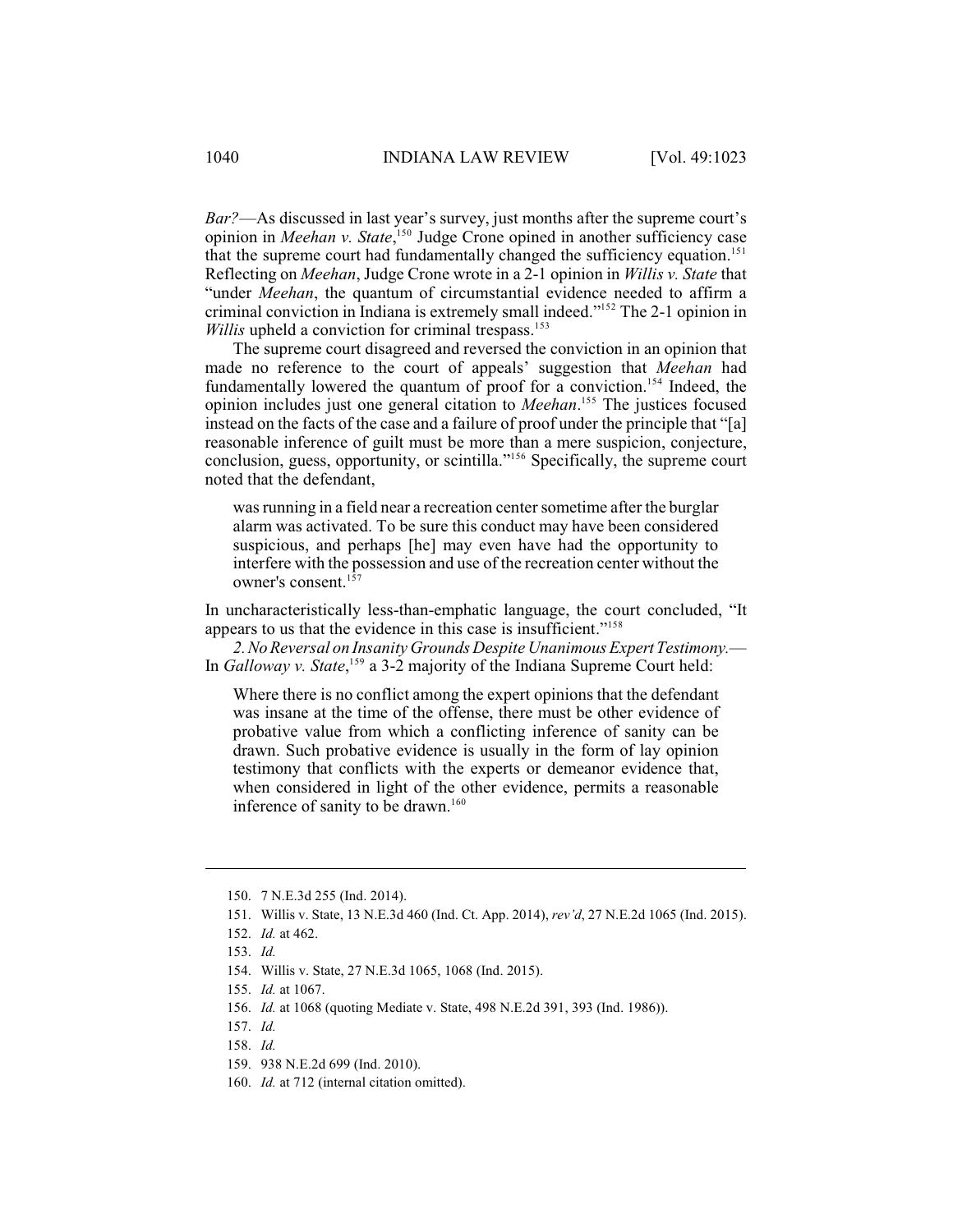Applying that precedent but distinguishing the facts in *Myers*  $v$ . *State*, <sup>161</sup> the four-justice majority affirmed a jury's verdict of guilty but mentally ill to four counts of attempted murder, rejecting the defendant's claim that he was insane at the time of the offense.<sup>162</sup> Although the experts who testified at trial unanimously agreed that the defendant was "incapable of understanding the wrongfulness of his conduct at the time of the offense," the court reiterated that "testimony regarding behavior before, during, and after a crime may be more indicative of actual mental health at [the] time of the crime."<sup>163</sup>

Justice Rucker, a member of the *Galloway* majority, dissented.<sup>164</sup> He acknowledged that the defendant "had seemingly been coping better with his mental illness over the past several years"; "had never met the individuals he shot at, and nothing in the record indicates that he had ever attacked any other individuals due to delusions regarding his believed involvement in the military or CIA"; and "did nothing during the incident itself that explicitly demonstrated he was suffering from a delusion at that time, while the defendant in *Galloway* shouted out that he believed his grandmother was the devil."<sup>165</sup>

But Justice Rucker opined these were "distinctions without a difference," and *Galloway* had held "where there is no conflict among the expert opinions as to the defendant's insanity then there must be other evidence either from 'lay opinion testimony that conflicts with the experts or demeanor evidence.'"<sup>166</sup>

*3. Felony Murder When Co-Perpetrator Is Not the Shooter.*—More than fifteen years ago in *Palmer v. State*,<sup>167</sup> the Indiana Supreme Court held in a 3-2 opinion that the statutory language "kills another human being" while committing a delineated felony does not restrict the felony murder statute solely to instances in which the felon is the killer.<sup>168</sup> The justices were asked to reconsider that precedent in a high profile case decided during the survey period.

In *Layman v. State*,<sup>169</sup> four young men in Elkhart planned to burglarize a house they believed was unoccupied but were surprised to find the homeowner inside; he shot and killed one of them.<sup>170</sup> They were charged and convicted of felony murder.<sup>171</sup> The justices declined to overrule *Palmer* and its progeny, reasoning "both the doctrines of *stare decisis* as well as legislative acquiescence counsel against overruling our existing precedent in this area of the law."<sup>172</sup>

- 163. *Id.* at 1075-76 (quoting Thompson v. State, 804 N.E.2d 1146, 1149 (Ind. 2004)).
- 164. *Id.* at 1082-84 (Rucker, J., dissenting).

- 169. 42 N.E.3d 972 (Ind. 2015).
- 170. *Id.* at 974.
- 171. *Id.* at 974-75.
- 172. *Id.* at 978.

<sup>161.</sup> 27 N.E.3d 1069 (Ind. 2015).

<sup>162.</sup> *Id.* at 1078.

<sup>165.</sup> *Id.* at 1082-83.

<sup>166.</sup> *Id.* at 1083 (quoting Galloway v. State, 938 N.E.2d 699, 712 (Ind. 2010)).

<sup>167.</sup> 704 N.E.2d 124 (Ind. 1999).

<sup>168.</sup> *Id.* at 126.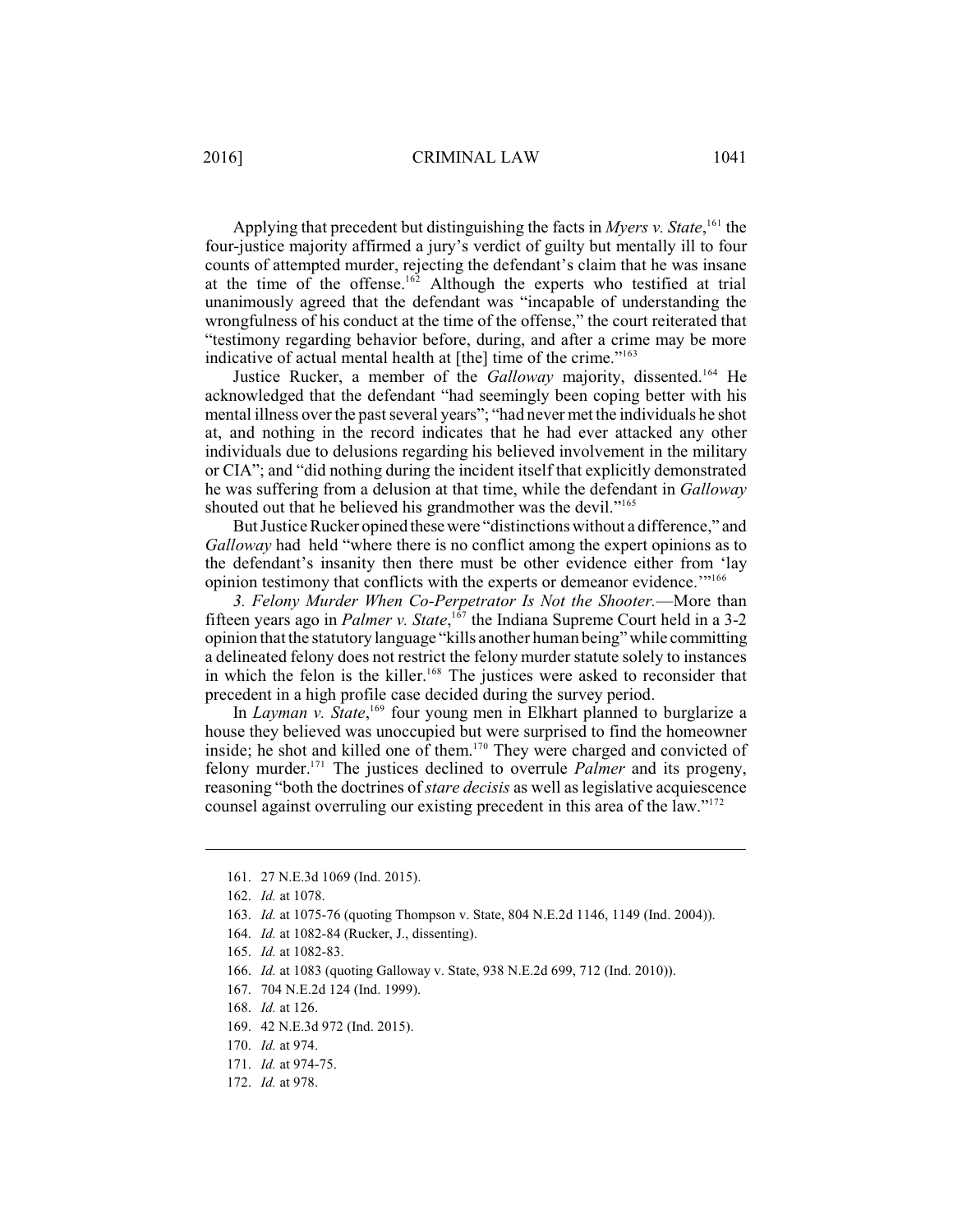Nevertheless, the court found insufficient evidence to support the felony murder convictions based on the facts of the particular cases.<sup>173</sup> It noted that in earlier cases, "an armed defendant engaged in violent and threatening conduct, either as a principle [sic] or an accessory, that resulted in the 'mediate or immediate cause' of a co-perpetrator's death."<sup>174</sup> In contrast, when young men in Elkhart "broke and entered the residence of the homeowner intending to commit a theft—a burglary—not only were they unarmed, but also neither the Appellants nor their cohorts engaged in any 'dangerously violent and threatening conduct.'" 175

The case was remanded with instructions to enter verdicts of guilty to burglary as a Class B felony and re-sentence the defendants for that offense.<sup>176</sup>

4. Public Intoxication.—As discussed in last year's survey,<sup>177</sup> in response to the supreme court's 2011 opinion in *Moore v.* State<sup>178</sup> the public intoxication statute was amended in 2012 to require beyond intoxication in a public place that the defendant: (1) endangers the person's life; (2) endangers the life of another person; (3) breaches the peace or is in imminent danger of breaching the peace; or (4) harasses, annoys, or alarms another person.<sup>179</sup> The new statutory language has been addressed in many cases, often resulting in reversals for insufficient evidence.<sup>180</sup>

In *Morgan v. State*,<sup>181</sup> the Indiana Supreme Court initially addressed a vagueness challenge to the term "annoys" in the statute. The court acknowledged that a subjective application of the term "would lead to absurd results and exceedingly broad discretion in enforcement."<sup>182</sup> Therefore, based on the longstanding purpose of the statute and precedent, the justices concluded "that the application of a reasonableness standard to the term 'annoys' satisfies constitutional requirements." $183$  Thus, a conviction can only be sustained if the

180. *See* Schumm, *supra* note 1, at 1261-62. Many convictions have been affirmed, though, including *Labarr v. State*, decided during the survey period. 36 N.E.3d 501, 503 (Ind. Ct. App. 2015). There, a police officer found the defendant unconscious on the floor of a minivan. *Id.* at 502. Throughout nearly the entire encounter, the defendant was nonresponsive and unable to stand or walk; he "eventually passed out onto his brother and vomited into the street." *Id.* In finding sufficient evidence of endangerment, the court of appeals concluded, because he would have been "left on a public street near a busy bar in the middle of the night" without the officer's assistance, the defendant's "state of intoxication left him vulnerable to injuries resulting from traffic accidents, falling down, and being victimized by passersby." *Id.*

181. 22 N.E.3d 570 (Ind. 2014).

182. *Id.* at 576.

183. *Id.* at 577.

<sup>173.</sup> *Id.* at 980.

<sup>174.</sup> *Id.* at 979.

<sup>175.</sup> *Id.* (quoting Jenkins v. State, 726 N.E.2d 268, 271 (Ind. 2000)).

<sup>176.</sup> *Id.* at 981.

<sup>177.</sup> Schumm, *supra* note 1, at 1261.

<sup>178.</sup> 949 N.E.2d 343 (Ind. 2011).

<sup>179.</sup> IND. CODE § 7.1-5-1-3(a) (2015).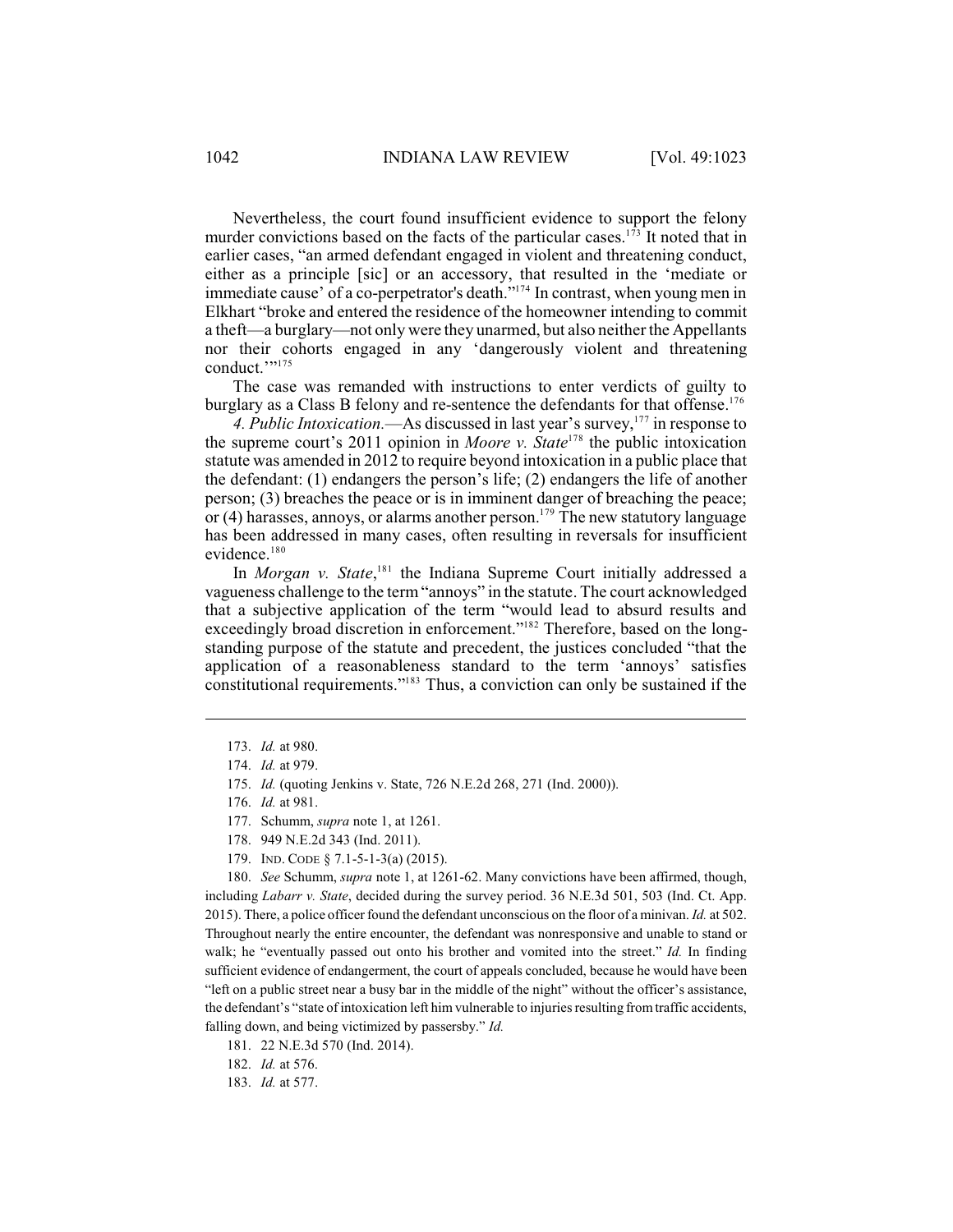defendant's conduct would annoy a reasonable person.<sup>184</sup>

Turning to the sufficiency of the evidence, the supreme court recounted that a police officer observed the defendant sleeping at a bus shelter and the defendant initially refused to leave, became agitated, and swayed when he stood up to exit.<sup>185</sup> Noting that the defendant did not yell or make unreasonable noise—and that his agitation upon being awakened would not be viewed as annoying by a reasonable person—the court found insufficient evidence to support the conviction.<sup>186</sup>

5. A Very Brief Opinion.—A mere 334 words, Gibson v. State,<sup>187</sup> is perhaps the most surprising opinion during the survey period—not because of what it says but because of what it doesn't say. The Indiana Supreme Court granted transfer from a memorandum decision of the court of appeals to vacate a Class D felony criminal confinement conviction for which the sentence was ordered to be served concurrently to a sixteen-year term for another offense.<sup>188</sup> The supreme court's per curiam opinion does not cite authority or provide analysis, but simply concluded:

Gibson was charged with and convicted of confinement by removal under Indiana Code section 35–42–3–3(a)(2). Gibson's charging information provided that he "did knowingly remove [the victim] by force or threat of force by pulling [the victim] to the ground and battering him." (Appellant's App. at 83.) The jury instruction for this count mirrored the language of section  $3(a)(2)$  of the statute. (Appellant's App. at 173.)

We agree with Gibson that there was insufficient evidence to support his conviction for criminal confinement under section  $3(a)(2)$ .<sup>189</sup>

The opinion suggests the supreme court is willing to grant transfer to correct an error, even in a memorandum decision and with seemingly no practical consequence to the defendant. Defendants with more at stake may take solace.

*6. Court of Appeals Cases.*—

a. Insufficient evidence of neglect.—Taylor v. State<sup>190</sup> involved a working mother who left her son with her boyfriend, who beat him and fractured his skull.<sup>191</sup> In reversing the conviction, the court of appeals found "the jury simply was not provided evidence that Taylor inflicted an injury, was present when injury was inflicted, heard the infliction of injury, or saw manifestations of an

<sup>184.</sup> *Id.* at 578.

<sup>185.</sup> *Id.* at 577-78.

<sup>186.</sup> *Id.* at 578-79.

<sup>187.</sup> 42 N.E.3d 81 (Ind. 2015).

<sup>188.</sup> *Id.*

<sup>189.</sup> *Id.* at 82 (footnote omitted).

<sup>190.</sup> 28 N.E.3d 304 (Ind. Ct. App.), *trans. denied*, 32 N.E.3d 239 (Ind. 2015).

<sup>191.</sup> *Id.* at 305.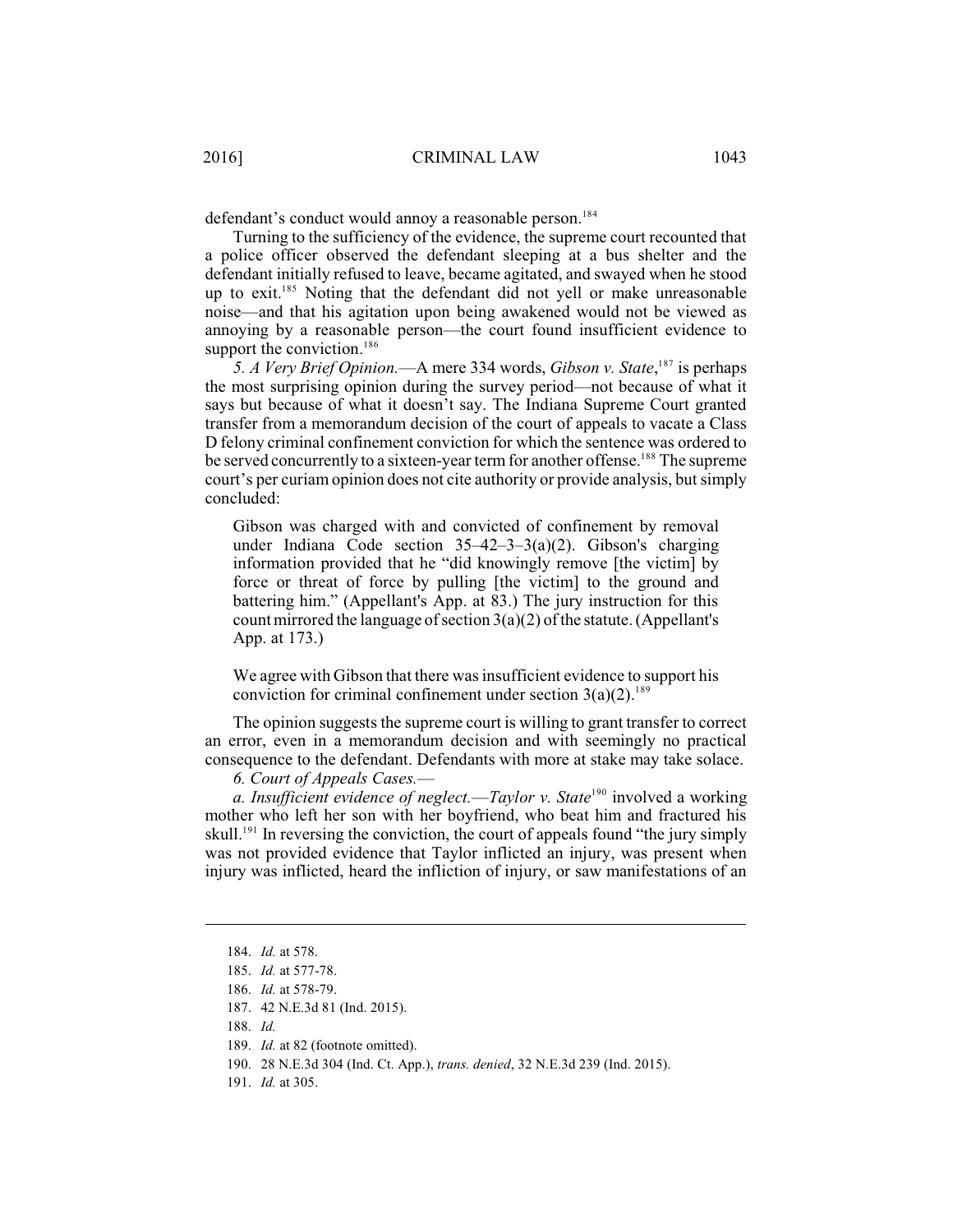injury necessitating medical care."<sup>192</sup> Even if she "conceivably or hypothetically could have seen an injury of such severity that immediate medical care would be warranted, there is no evidence that she did so." $193$ 

However, the jurycould reasonably inferthat Taylor knowingly deprived J.N. of medical care after her return home only *if* she saw and assessed injuries warranting medical attention, which could be true *if* injuries of such severity were visible to her, which could be true *if* conditions were visually suitable, that is, *if* J.N.'s body was exposed to the eye under adequate lighting conditions. 194

*b. Battery conviction affirmed despite mother's use of corporal* punishment.—As discussed in previous survey articles,<sup>195</sup> beginning with *Willis*  $\dot{v}$ . *State*, <sup>196</sup> Indiana appellate courts have addressed several claims of reasonable parental discipline. Those claims requires the State to prove either "(1) the force the parent used was unreasonable or (2) the parent's belief that such force was necessary to control her child and prevent misconduct was unreasonable."<sup>197</sup> The supreme court adopted a non-exhaustive list of six factors from the Restatement (Second) of Torts that should be weighed.<sup>198</sup> In *Willis*, the court concluded five to seven swats on the buttocks, arm, and thigh with a belt or extension cord was not unreasonable when it left only temporary bruising and did not require medical attention.<sup>199</sup>

This year, however, the court of appeals affirmed a conviction, finding the State's evidence sufficient to refute the claim of parental privilege. Specifically, in *Smith v. State*,<sup>200</sup> the court distinguished *Willis*, where the parent inflicted "only five to seven swats which we find were more controlled than those displayed here."<sup>201</sup> Moreover, Smith pushed her daughter "several times to advance her beating"; when the daughter tried to fight off the beating, Smith fought back.<sup>202</sup> Thus, as the trial court found, "what might have begun as reasonable chastisement, escalated to a fight between a mother and her thirteenyear-old daughter," during which the daughter "sustained numerous bruises on various parts of her body, including her face, shoulder, arms, and legs."<sup>203</sup>

<sup>192.</sup> *Id.* at 309.

<sup>193.</sup> *Id.*

<sup>194.</sup> *Id.* (internal citation and footnotes omitted).

<sup>195.</sup> *See, e.g.*, Joel M. Schumm, *Recent Developments in Indiana Criminal Law and Procedure*, 45 IND. L. REV. 1067, 1083 (2012).

<sup>196.</sup> 888 N.E.2d 177 (Ind. 2008).

<sup>197.</sup> *Id.* at 182.

<sup>198.</sup> *Id.*

<sup>199.</sup> *Id.* at 183-84.

<sup>200.</sup> 34 N.E.3d 252, 257 (Ind. Ct. App. 2015).

<sup>201.</sup> *Id.*

<sup>202.</sup> *Id.*

<sup>203.</sup> *Id.* at 257.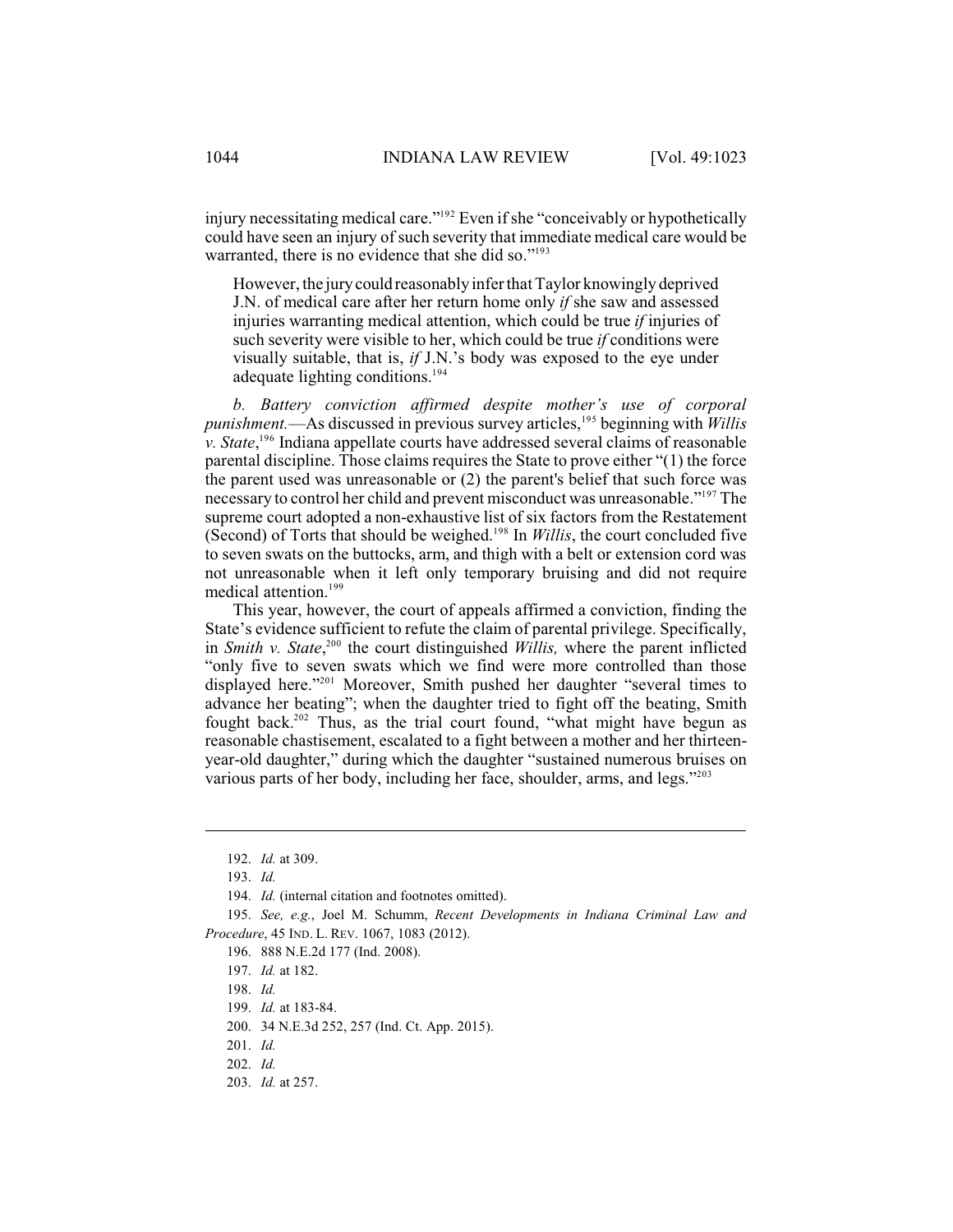*c. Insufficient evidence of conspiracy.*—In *Kemper v. State*,<sup>204</sup> the defendant and another man arrived at a gas station in the same vehicle, exchanged text messages throughout the evening, and the man drove the defendant away from the scene when the defendant provided instructions on how to evade capture. 205 A conspiracy requires evidence of an agreement, which the court found lacking because the text messages "indicate nothing more than that the two planned to meet," and the defendant telling the other man to "get out of the vehicle after the two had crashed into the woods" showed "a lack of planning and, therefore, a lack of agreement."<sup>206</sup> Finally, although the other man had pleaded guilty but did not testify about the existence of an agreement, the court reiterated that a "coconspirator's plea of guilty is not admissible as substantive evidence of the defendant's guilt."<sup>207</sup>

*d. Perjury conviction reversed for immateriality.*—Among many issues raised by former Secretary of State Charles White, the court of appeals considered whether providing his incorrect address on a marriage license application supported a conviction for perjury.<sup>208</sup> Reiterating long-standing precedent that a conviction cannot be supported if the false information is "of no importance of immaterial," the court reversed the perjury conviction because the only material residence information was the county—not the street address—and White included his correct county of residence.<sup>209</sup> Others may not fare so well in the future. A separate statute criminalizes furnishing false information on a marriage license, $210$  although prosecutors did not pursue that charge against White.

*e. Sitting in the driver's seat of a parked car is "operating."*—In 2013, the General Assembly added the following definition for "operate" to Title 9, which includes driving offenses like operating a vehicle while intoxicated: "to navigate or otherwise be in actual physical control of a vehicle."<sup>211</sup> In *West v. State*,<sup>212</sup> the appellate court was asked to apply the new definition for the first time. Because the defendant was found sitting in the driver's seat with the engine running, the court found sufficient evidence that she was in "actual physical control" as required by the statute. $213$ 

*f. Supplying a fictitious name is not identity deception.*—After being stopped by police, Christopher Duncan identified himself as George Walker and later supplied the same name and a date of birth of April 6, 1967 when he was booked

<sup>204.</sup> 35 N.E.3d 306, 311 (Ind. Ct. App.), *trans. denied*, 37 N.E.3d 960 (Ind. 2015).

<sup>205.</sup> *Id.* at 310.

<sup>206.</sup> *Id.*

<sup>207.</sup> *Id.* at 311.

<sup>208.</sup> White v. State, 25 N.E.3d 107 (Ind. Ct. App. 2014), *trans. denied*, 34 N.E.3d 685 (Ind. 2015), *cert. denied*, 136 S. Ct. 595 (2015).

<sup>209.</sup> *Id.* at 123.

<sup>210.</sup> *Id.* (citing IND. CODE § 31-11-11-1 (2013)).

<sup>211.</sup> IND. CODE § 9-13-2-117.5 (2015).

<sup>212.</sup> 22 N.E.3d 872 (Ind. Ct. App. 2014), *trans. denied*, 26 N.E.3d 612 (Ind. 2015).

<sup>213.</sup> *Id.* at 876.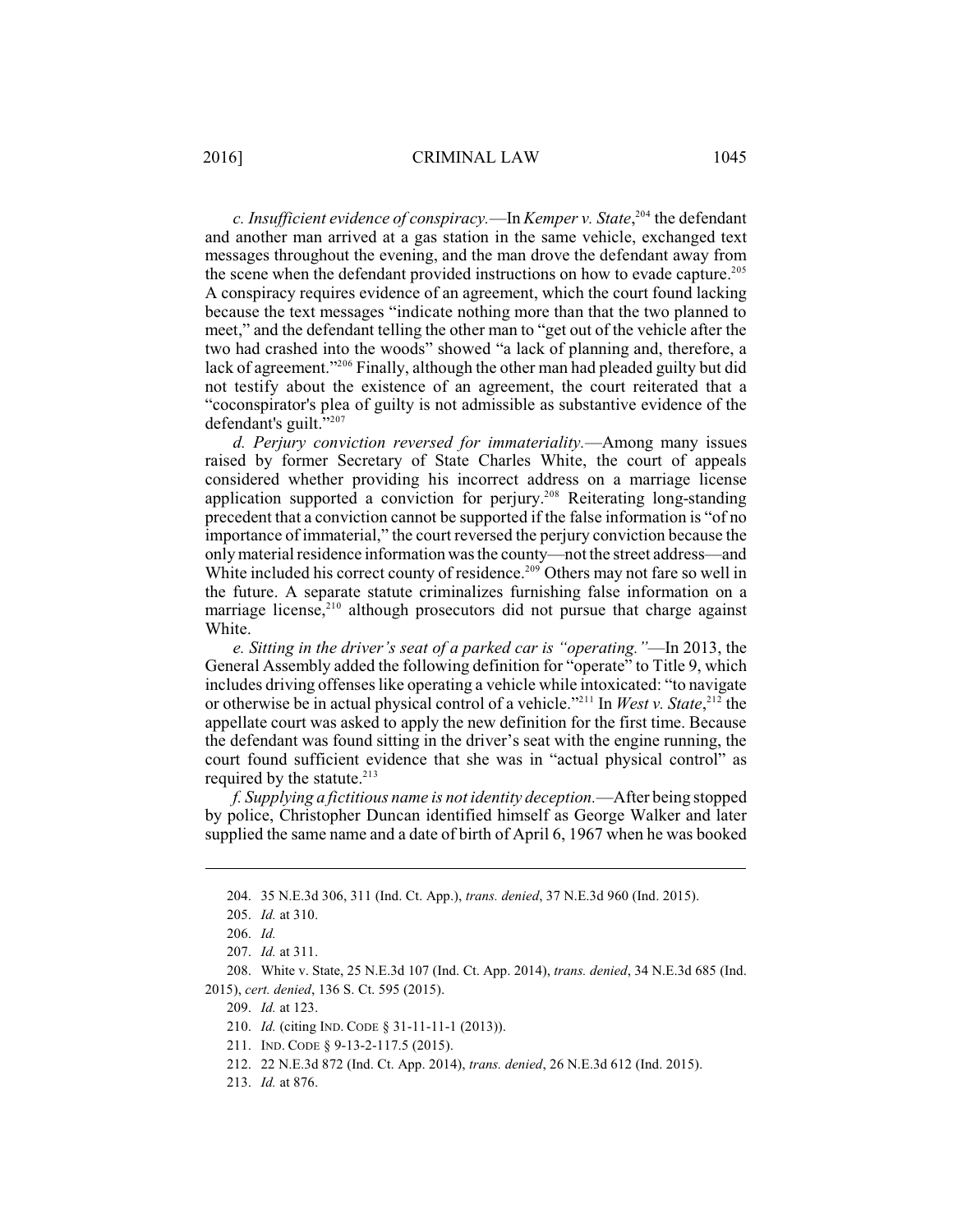in the local jail. $2^{14}$  The State offered no evidence at trial that the name and date of birth belonged to a real person.<sup>215</sup> Relying heavily on the supreme court's opinion in *Brown v. State*,<sup>216</sup> which had reversed convictions for identity deception against a man who pretended to work for a radio station and used a fake name, the court of appeals reversed Duncan's conviction because "the identity deception statute does not criminalize the use of a fictitious name. $^{2217}$ 

*g. No felony enhancement for officer's scraped knuckle.*—The base resisting law enforcement offense is a Class A misdemeanor when a person "knowingly or intentionally: (1) forcibly resists, obstructs, or interferes with a law enforcement officer or a person assisting the officer while the officer is lawfully engaged in the execution of the officer's duties."<sup>218</sup> The offense is enhanced to a felony if the person "inflicts bodily injury on or otherwise causes bodily injury to another person."<sup>219</sup>

In *Smith v. State*, $220$  an officer was injured when he fell to the ground while forcing the defendant to the ground.<sup>221</sup> In vacating the felony enhancement, the court of appeals reasoned that the defendant "did not 'inflict' an injury on the officer or 'cause' the officer's injury."<sup>222</sup> Rather, the defendant was "a passive part of the encounter" and "took no actions toward" the officer who scraped his knuckle and fingertip while taking the defendant to the ground.<sup>223</sup>

### *J. Sentencing Issues Under Appellate Rule 7(B)*

For many years, substantive appellate sentence review under Appellate Rule 7(B) was a one-way street, with the supreme court reducing a few sentences on transfer each year. $224$  That rule, which implements the Indiana Constitution's power to review and revise sentences, allows appellate courts to revise a statutorily authorized sentence "if, after due consideration of the trial court's decision, the Court find that the sentence is inappropriate in light of the nature

218. IND. CODE § 35-44.1-3-1.

219. *Id.*

220. 21 N.E.3d 121 (Ind. Ct. App. 2014).

221. *Id.* at 123-24.

223. *Id.*

<sup>214.</sup> Duncan v. State, 23 N.E.3d 805, 808 (Ind. Ct. App. 2014), *trans. denied*, 26 N.E.3d 982 (Ind. 2015).

<sup>215.</sup> *Id.* at 813.

<sup>216.</sup> 868 N.E.2d 464 (Ind. 2007).

<sup>217.</sup> *Duncan*, 23 N.E.3d at 813. Although not charged in the case or discussed in the opinion, a person who knowingly or intentionally refuses to provide his or her name, address, and date of birth, or his or her driver's license if it was in his or her possession, to a law enforcement officer who stops him or her for an infraction or ordinance violation commits a Class C misdemeanor. IND. CODE § 34-28-5-3.5 (2015).

<sup>222.</sup> *Id.* at 125.

<sup>224.</sup> *See generally* Joel M. Schumm, *Recent Developments in Indiana Criminal Law and Procedure*, 46 IND. L. REV. 1033, 1057 (2013); Schumm, *supra* note 195, at 1093.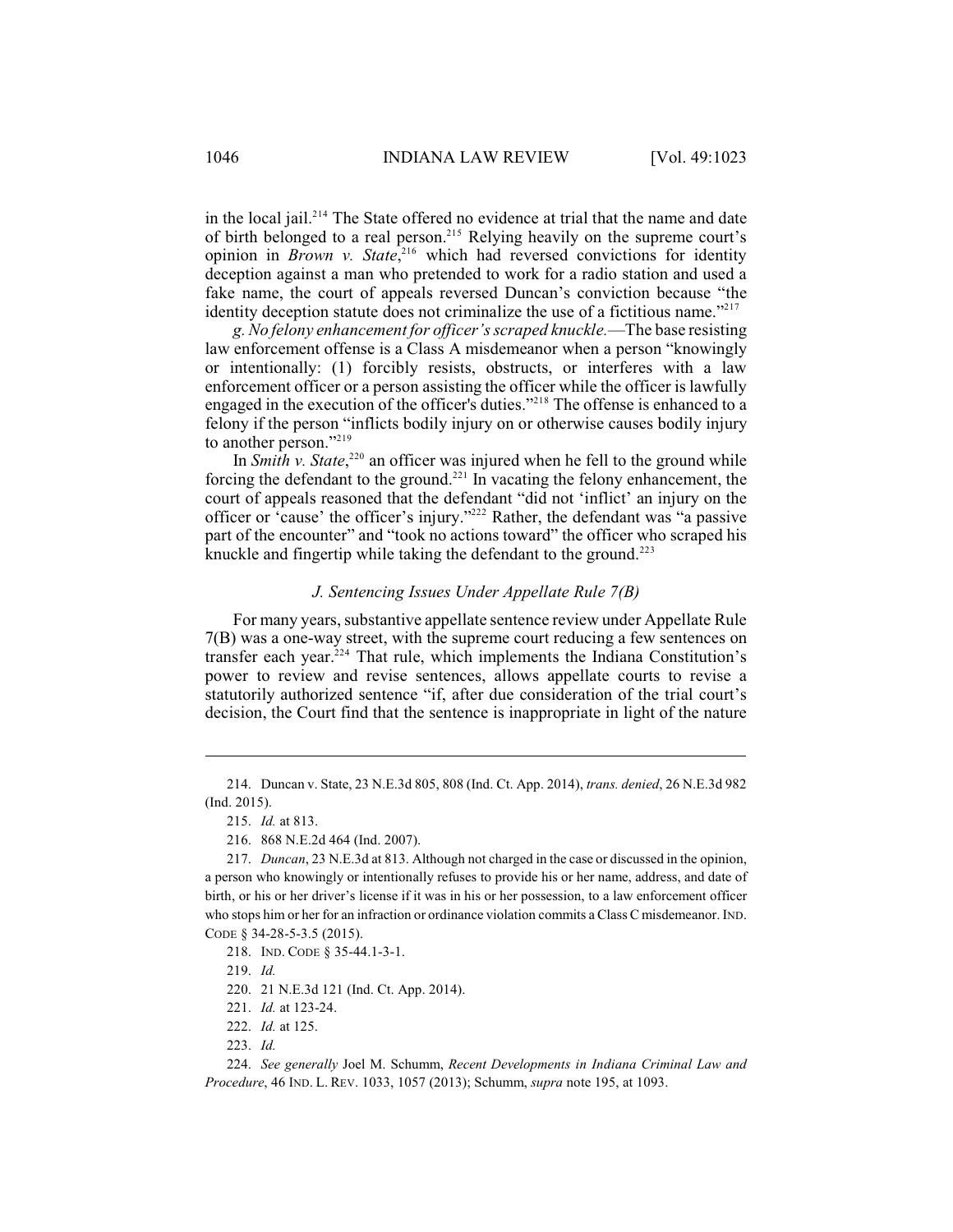of the offense and the character of the offender."<sup>225</sup> As summarized in recent surveys, the Indiana Supreme Court took a different course in 2012 in issuing opinions reinstating the trial court's sentence after vacating the court of appealsordered reductions; the court also became considerably less likely to grant transfer in any cases for purposes of reducing a sentence.<sup>226</sup>

As summarized in last year's survey, the justices granted relief to two juvenile co-defendants who were convicted and sentenced as adults for two counts of murder and one count of robbery. $227$  The supreme court did not grant transfer to vacate any reduced sentences, which is not surprising when the court of appeals has recently been reducing only one or two sentences each year and generally under circumstances under which even the Indiana Attorney General would not seek transfer. For example, as summarized in last year's survey, in March of 2014, the court of appeals reduced a sentence of 270 years for multiple sex crimes to 165 years—still surely a life sentence—after including several pages of thoughtful analysis and precedent in *Corbally v. State*.<sup>228</sup> Transfer was not sought in the case, which easily satisfied the State's expectation of a "compelling analysis" mentioned during an IndianaSupreme Courtoral argument discussed in the 2013 survey.<sup>229</sup>

Although reductions remain rare—and still considerably less common than a few years ago—criminal defendants seeking a reduction of their sentence were greeted with more success this year than in the past two, including one win in the supreme court and several at the court of appeals.

*1. Indiana Supreme Court.—In Park v. State*<sup>230</sup> the supreme court reviewed a forty-year sentence (twenty-six years in the Department of Correction, four years in Tippecanoe Community Corrections, and ten years suspended to probation) imposed upon a defendant convicted of dealing methamphetamine, a Class A felony, who had a criminal history and history of substance abuse.<sup>231</sup> The three-justice majority concluded in its "collective judgment" that the sentence was excessive and remanded the case to the trial court for a "more appropriate sentence given the nature of the offense and character of the defendant": thirty years (twenty in the Department of Correction, two on Community Corrections,

<sup>225.</sup> IND.R. APP. P. 7(B). In *Marcus v. State*, the court of appeals struck a brief and remanded for appointment of "competent counsel," because "[a]pparently oblivious to the direction of this Court and a decade of legal progression, Counsel yet again advocates for a review of his client's sentence under the manifestly unreasonable standard. He wholly fails to present a cogent argument with citation to relevant authority." 27 N.E.3d 1134 (Ind. Ct. App.), *trans. denied*, 42 N.E.3d 520 (Ind. 2015).

<sup>226.</sup> Joel M. Schumm, *Recent Developments in Indiana Criminal Law and Procedure*, 47 IND. L. REV. 1043, 1055-57 (2014).

<sup>227.</sup> Schumm, *supra* note 1, at 1265.

<sup>228.</sup> 5 N.E.3d 463 (Ind. Ct. App. 2014).

<sup>229.</sup> Schumm, *supra* note 224, at 1056.

<sup>230.</sup> 22 N.E.3d 552 (Ind. 2014).

<sup>231.</sup> *Id.* at 554-55.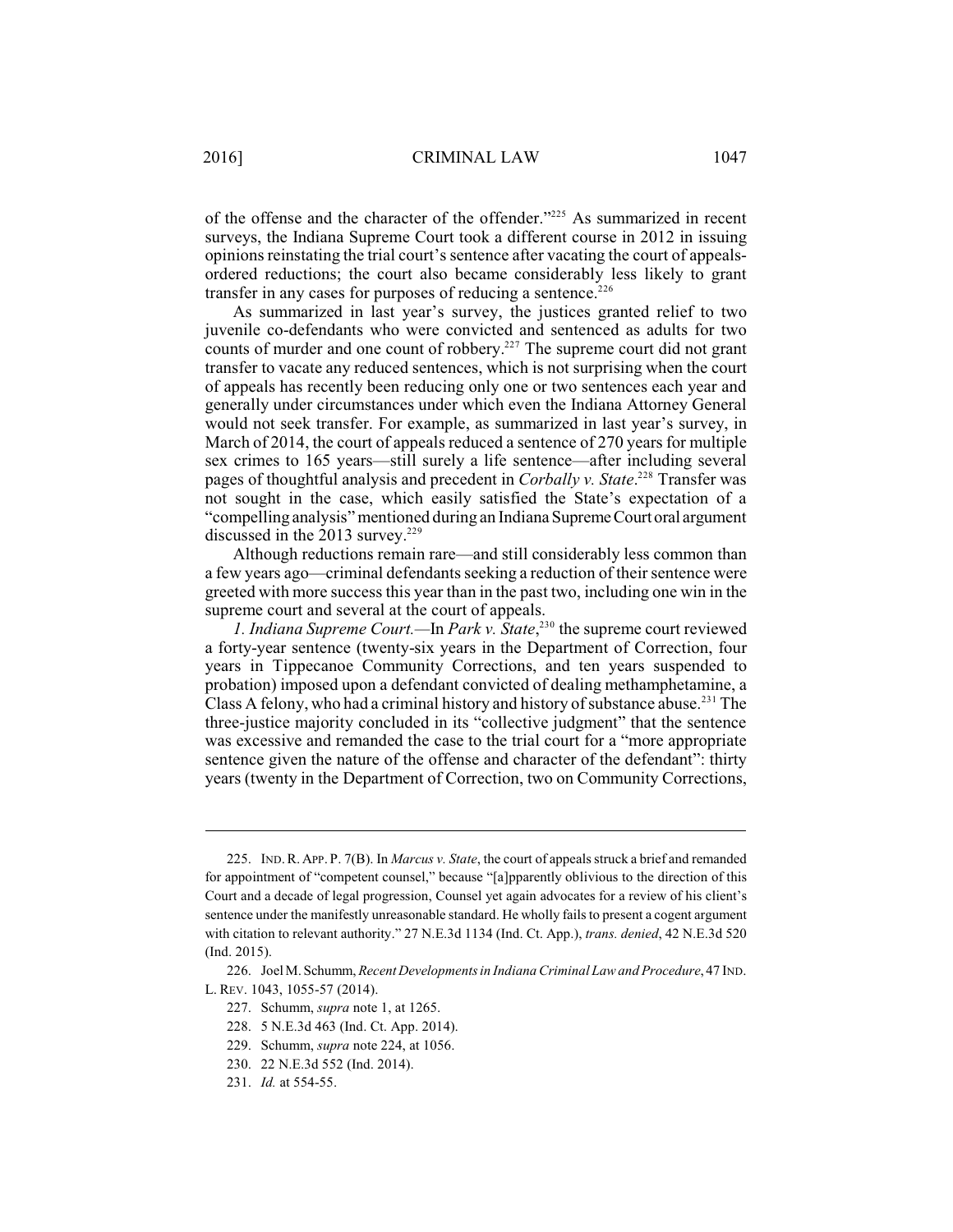and eight suspended to probation). 232

Justice Dickson, joined by Justice Massa, dissented, concluding the case was not "sufficiently rare or exceptional to warrant appellate intrusion into the trial court's sentencing decision."<sup>233</sup> The dissent emphasized the "serious nature of the offense"—manufacturing meth "in a residential area where families with several young children lived"—and the poor character of the defendant, who committed the offense while on probation and whose criminal history was "riddled with such probation violations and revocations."<sup> $234$ </sup> Finally, noting the "relatively little modification" of executed time from thirty to twenty-two years, Justice Dickson observed that Indiana's appellate "sentencing review and revision capacity and authority does not warrant such minor adjustments."<sup>235</sup>

*2. Court of Appeals.*—As explained in recent survey articles, the Indiana Supreme Court's decreased receptivenessto reducing sentences has been greeted by a similar trend in the Court of Appeals. Instead of reducing several sentences each year (twenty-six in one survey period, sixteen in another) at the beginning of this decade, one or two reductions were more common in recent years. This survey period, nine sentences were reduced, which was just over 3% of the 260 requests from criminal defendants. The reductions were more common after a trial (6/128) than after a guilty plea  $(3/131).^{236}$ 

*a. Published opinions.*—The reduction in *Norris v. State*<sup>237</sup> was primarily the result of the nature of his offense. As to the character of the offender, the defendant's criminal history included "four convictions for possession of marijuana and [he] was on probation for two of those convictions when he committed this offense," but he had "not spent a lot of time in the DOC. Many of his previous sentences were suspended to probation. He has successfully completed probation in some cases but not others."<sup>238</sup>

But more remarkable was "the relatively innocuous nature of this offense."<sup>239</sup> Specifically, "Norris sold ten hydrocodone tablets for \$60 to a confidential informant during a controlled buy that was closely monitored by the police."<sup>240</sup> In light of the small amount of drugs, the court reduced his maximum twentyyear executed sentence to twelve years, "with eight years executed in the DOC

236. The most recent year's data came from a Westlaw search of Indiana Court of Appeals' cases and is on file with the author. The author thanks Josh Woodward, IU-McKinney Class of 2017, for his invaluable research assistance. The supreme court upheld the enforceability of plea provisions that waive a right to challenge a sentence on appeal in *Creech v. State*. 887 N.E.2d 73 (Ind. 2008). Although those provisions are now standard in many counties, they appear to be never or rarely used in other counties or before certain judges.

237. 27 N.E.3d 333 (Ind. Ct. App. 2015).

238. *Id.* at 336.

239. *Id.*

240. *Id.*

<sup>232.</sup> *Id.* at 555-56.

<sup>233.</sup> *Id.* at 556.

<sup>234.</sup> *Id.* at 557-58.

<sup>235.</sup> *Id.* at 557.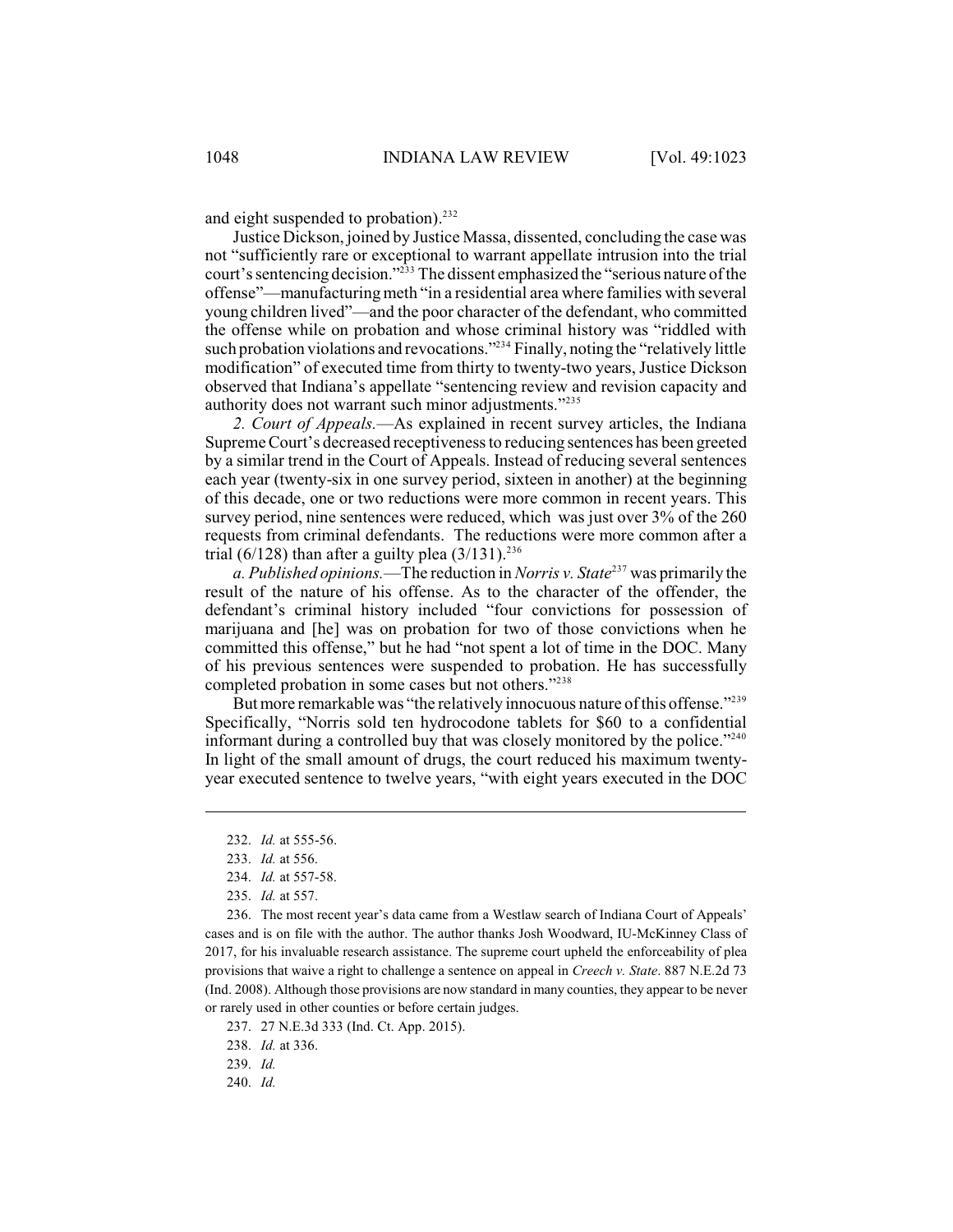and four years suspended to supervised probation."<sup>241</sup>

*Hunt v*. *State*,<sup>242</sup> involved an egregious non-homicide crime committed by a defendant with a lengthy criminal history. The defendant broke into the residence of an elderly couple, knowing they were at home at the time, striking the man on the head, mouth, and arm with a tire iron and confined them both in their living room.<sup>243</sup> "He had previously been convicted of burglary, residential burglary, and battery"; "failed to appear for his criminal proceedings eight different times"; and "continued to blame his father for involving him in the crimes."<sup>244</sup> Nevertheless, after reviewing sentences cases with similar facts and convictions, the court found the 120-year sentence an "outlier" in need of revision.<sup>245</sup> Reiterating that appellate courts "need not ensure that all sentences for similar acts and defendants are precisely the same," it reduced the sentence to  $100$  years.<sup>246</sup>

In *Carter v. State*,  $247$  a defendant who was in his early twenties at the time of the offenses, had maintained steady employment, and had no criminal history sought a reduction of his ninety-eight-year sentence for multiple child molesting offenses against the same victim.<sup> $248$ </sup> Although the defendant held a position of trust as the victim's stepfather and the offenses were "undeniably serious," the court of appeals concluded that the ninety-eight-year sentence was "out of the range of appropriate results," reducing it to sixty-eight years.<sup>249</sup>

*b. Unpublished opinions.*—Although a reduction of a sentence is a relatively rare event, six of the opinions reducing sentences were memorandum or unpublished opinions. Although these cannot be cited to Indiana courts as precedent, their reasoning provides useful insight for practitioners and trial judges into circumstances under which a sentence might be found inappropriate. They are briefly summarized below.

In *Carter v. State*,<sup>250</sup> the court reduced a ninety-five-year maximum sentence to sixty-five years, observing that the defendant's "prior convictions consisted almost exclusively of Class C and Class D felonies" and that his aggregate sentence included "the imposition of a thirty-year habitual offender enhancement."<sup>251</sup>

The twenty-two-year-old defendant with no criminal history in *Reyes-Valdes*

<sup>241.</sup> *Id.*

<sup>242.</sup> 43 N.E.3d 588 (Ind. Ct. App.), *trans. denied*, 43 N.E.3d 244 (Ind. 2015).

<sup>243.</sup> *Id.* at 589.

<sup>244.</sup> *Id.* at 591.

<sup>245.</sup> *Id.* at 591-92.

<sup>246.</sup> *Id.* at 592.

<sup>247.</sup> 31 N.E.3d 17 (Ind. Ct. App. 2015), *reh'g denied*, (June 10, 2015), *trans. denied*, 37 N.E.3d 493 (Ind. 2015).

<sup>248.</sup> *Id.* at 32-33.

<sup>249.</sup> *Id.* at 33.

<sup>250.</sup> No. 02A03-1403-CR-108, 2015 WL 1432979 (Ind. Ct. App. Mar. 30, 2015), *trans. denied*, 34 N.E.3d 684 (Ind. 2015).

<sup>251.</sup> *Id.* at \*11.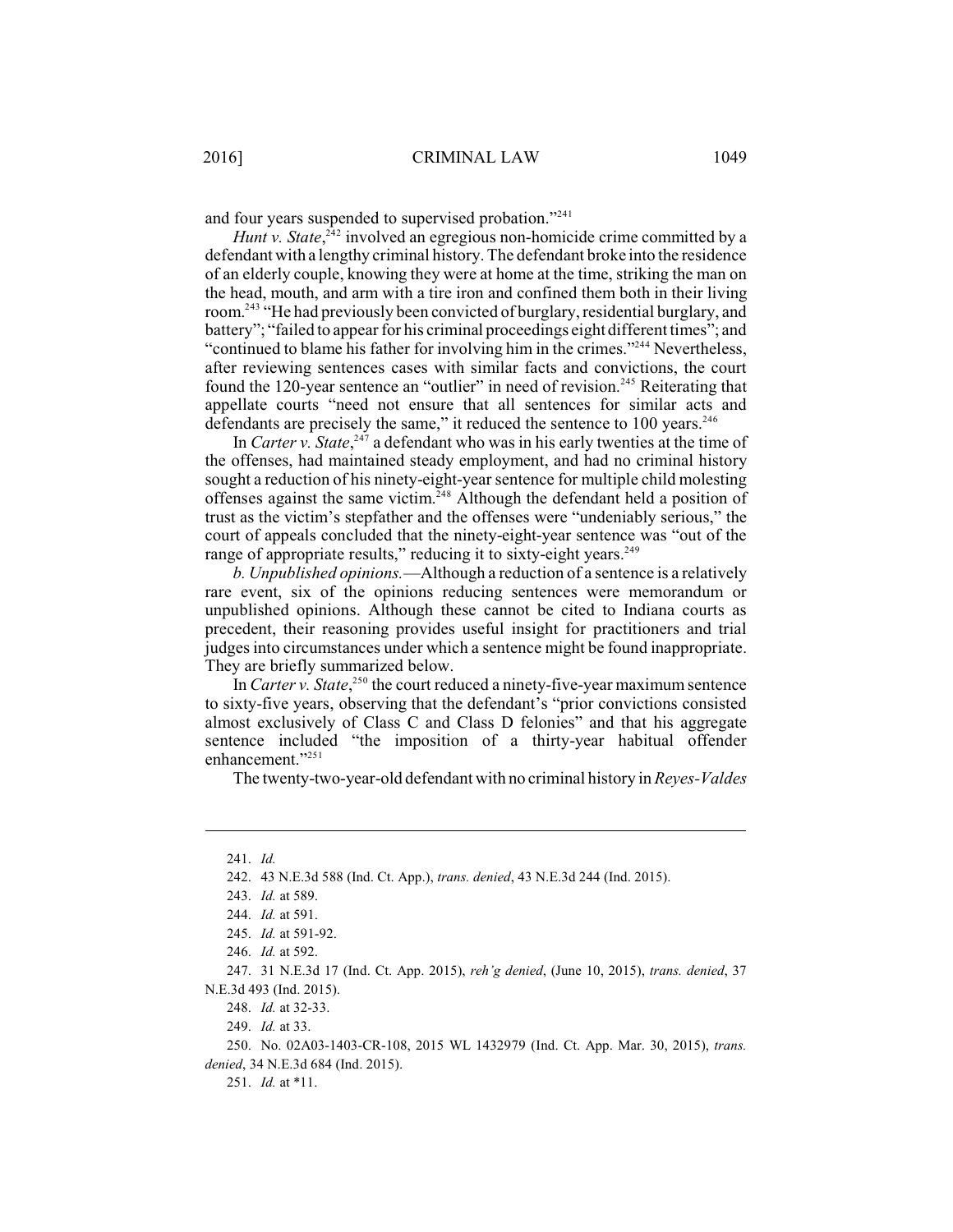*v. State*<sup>252</sup> was found not to be beyond rehabilitation. Despite "the extraordinarily large amount of cocaine involved," which suggested the crime "was not an ordinary drug transaction," the maximum sentence of fifty years for dealing cocaine was reduced to forty.<sup>253</sup>

Reducing a sentence for child molesting to the minimum twenty years for a Class A felony in *Singleton v. State*,<sup>254</sup> the court of appeals remarked that the trial court'sthirty-eight year sentence was "excess of that sought by the State and that recommended by the probation department."<sup>255</sup> The court was also concerned that the defendant "may have been penalized for exercising his Constitutional right to a trial by jury" because the victim's stepfather "was permitted to testify at some length that his family had suffered because Singleton had withdrawn from a plea bargain."<sup>256</sup>

In reducing another sentence for child molesting, the court of appeals in *Lacroix v.* State<sup>257</sup> acknowledged the defendant's "position of trust was sufficiently aggravating to justify an enhanced sentence," but that his "lack of significant criminal history and hissteady employment together with the fact that these acts were all identical and committed against one victim" warranted a concurrent—instead of a consecutive terms, of forty-year terms with five of those years suspended to probation.<sup>258</sup>

In reducing a sentence a man's habitual-enhanced sentenced for dissemination of matter harmful to minors (for watching pornography on a computer in front of young children) by a year and a half, the two-judge majority in *Grubb v. State*<sup>259</sup> reiterated our supreme court's observation that "placing an instance of sexual misconduct along a spectrum of heinous to horrific in no way diminishes the seriousness of any particular offense or the suffering of any particular victim," but instead "is a necessary part of maintaining the proportionality between sentences and offenses, and of treating like cases alike."<sup>260</sup>

In ordering concurrent terms for Class A felony child molesting in *Nicol v. State*<sup> $261$ </sup>, the court noted that the defendant was in his early fifties at the time of the offenses, "had been steadily and gainfully employed for the fifteen years

<sup>252.</sup> No. 15A01-1406-CR-237, 2015 WL 4205240 (Ind. Ct. App. July 13, 2015), *trans. denied*, 40 N.E.3d 856 (Ind. 2015).

<sup>253.</sup> *Id.* at \*7.

<sup>254.</sup> No. 32A01-1407-CR-323, 2015 WL873250 (Ind. Ct. App. Feb. 27, 2015), *trans. denied*, 37 N.E.3d 960 (Ind. 2015).

<sup>255.</sup> *Id.* at \*3.

<sup>256.</sup> *Id.*

<sup>257.</sup> No. 35A05-1404-CR-196, 2014 WL6882287 (Ind. Ct. App. Dec. 8, 2014), *trans. denied*, 26 N.E.3d 614 (Ind. 2015).

<sup>258.</sup> *Id.* at \*5.

<sup>259.</sup> No. 53A01-1404-CR-184, 2014 WL 6751245 (Ind. Ct. App. Dec. 1, 2014).

<sup>260.</sup> *Id.* (quoting Hamilton v. State*,* 955 N.E.2d 723, 728 (Ind. 2011)).

<sup>261.</sup> No. 64A03-1311-CR-472, 2014 WL 6601979 (Ind. Ct. App. Nov. 20, 2014).